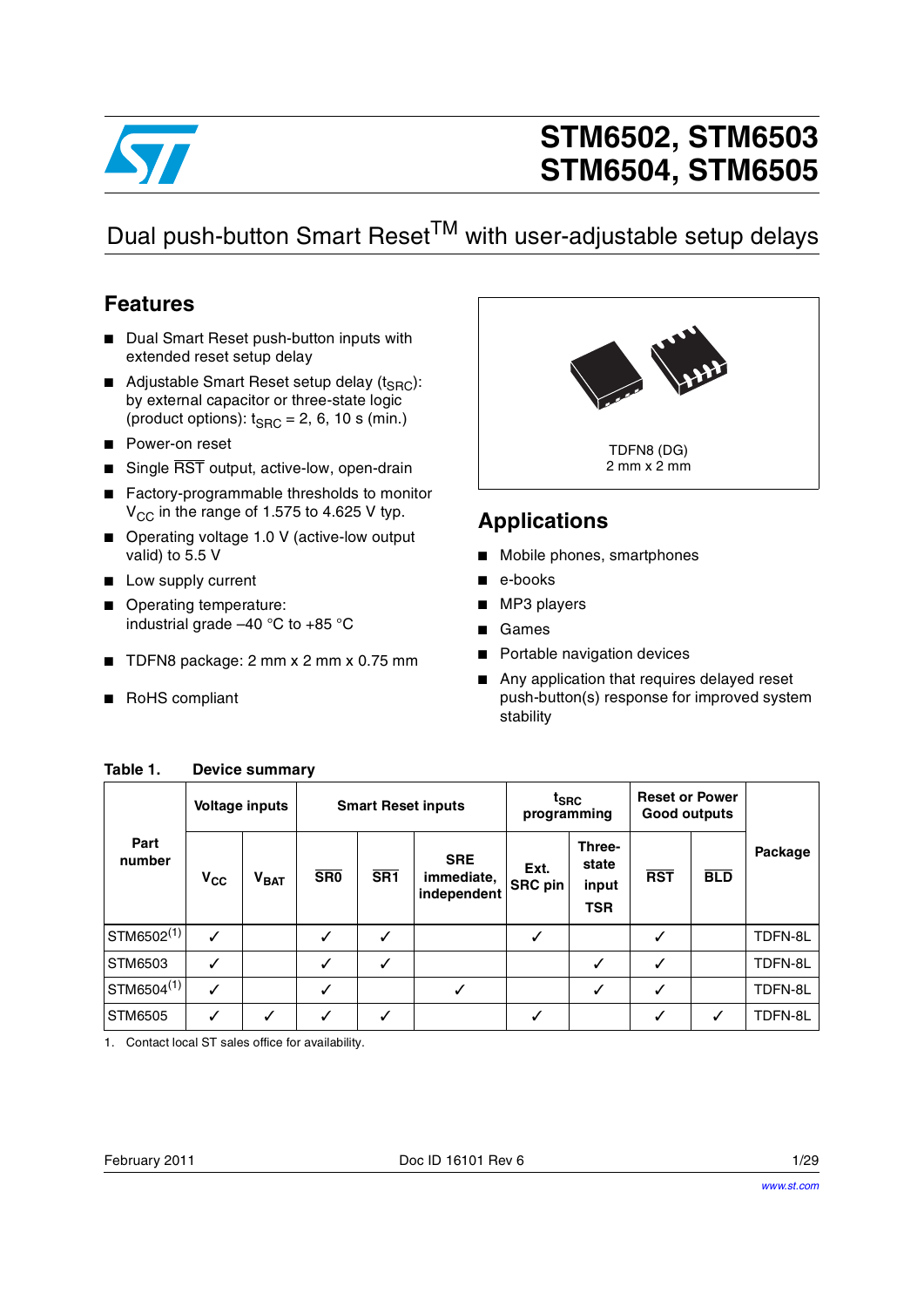# **Contents**

| $\mathbf{1}$   |     |        |                                                               |
|----------------|-----|--------|---------------------------------------------------------------|
|                | 1.1 |        |                                                               |
|                | 1.2 |        |                                                               |
|                |     | 1.2.1  |                                                               |
|                |     | 1.2.2  |                                                               |
|                |     | 1.2.3  |                                                               |
|                |     | 1.2.4  |                                                               |
|                |     | 1.2.5  | Edge-triggered Smart Reset input (SRE pin) - STM6504 only  11 |
|                |     | 1.2.6  | Adjustable delay of Smart Reset input (SRC pin) - STM6502     |
|                |     | 1.2.7  | Programmable Smart Reset input delay (TSR pin) - STM6503      |
|                |     | 1.2.8  |                                                               |
|                |     | 1.2.9  |                                                               |
|                |     | 1.2.10 | Battery low detect output (BLD) - STM6505 only  12            |
| $\overline{2}$ |     |        | Typical operating characteristics  13                         |
| 3              |     |        |                                                               |
| 4              |     |        |                                                               |
| 5              |     |        |                                                               |
| 6              |     |        |                                                               |
| 7              |     |        |                                                               |
| 8              |     |        |                                                               |

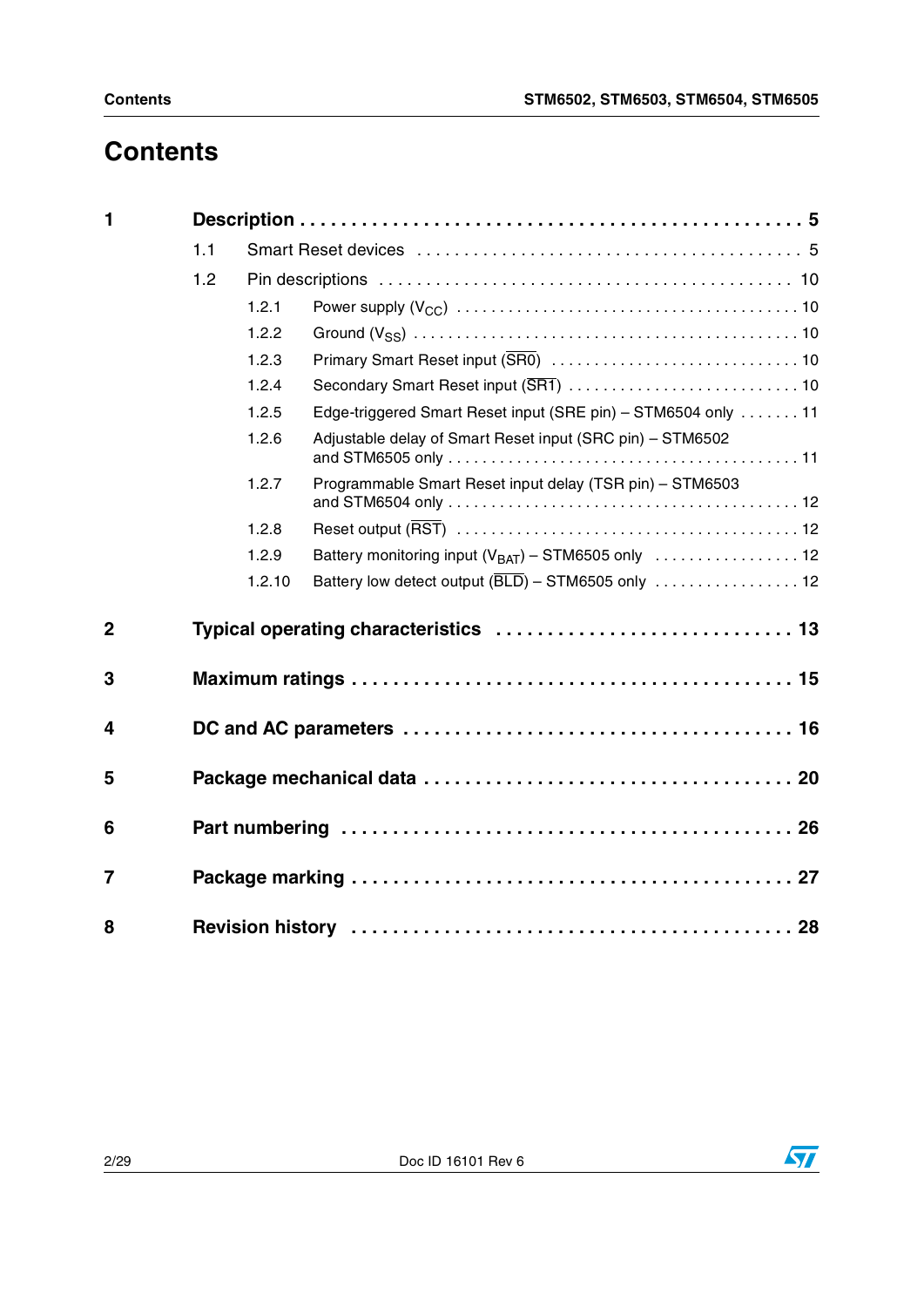### **List of tables**

| Table 1.  |                                                                                                        |
|-----------|--------------------------------------------------------------------------------------------------------|
| Table 2.  |                                                                                                        |
| Table 3.  | $t_{SBC}$ programmed by an ideal external capacitor – STM6502 and STM6505 11                           |
| Table 4.  |                                                                                                        |
| Table 5.  |                                                                                                        |
| Table 6.  |                                                                                                        |
| Table 7.  |                                                                                                        |
| Table 8.  | TDFN – 8-lead 2 x 2 x 0.75 mm, 0.5 mm pitch package mechanical data $\ldots \ldots \ldots \ldots$ . 21 |
| Table 9.  | Parameter for landing pattern - TDFN - 8-lead 2 x 2 mm package 22                                      |
| Table 10. |                                                                                                        |
| Table 11. |                                                                                                        |
| Table 12. |                                                                                                        |
| Table 13. |                                                                                                        |
| Table 14. |                                                                                                        |
|           |                                                                                                        |

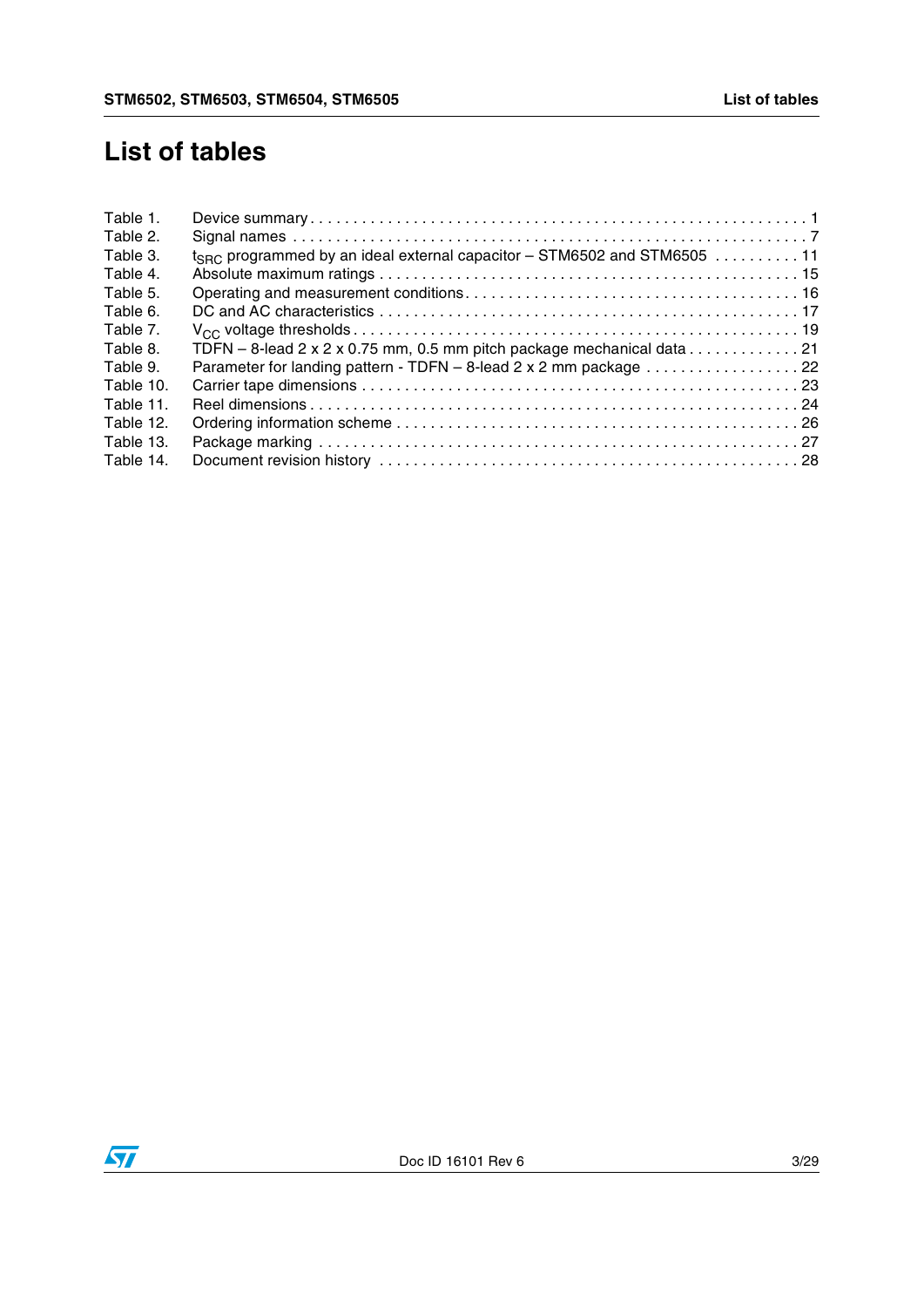# **List of figures**

| Figure 1.  |                                                                                                    |  |
|------------|----------------------------------------------------------------------------------------------------|--|
| Figure 2.  |                                                                                                    |  |
| Figure 3.  |                                                                                                    |  |
| Figure 4.  |                                                                                                    |  |
| Figure 5.  |                                                                                                    |  |
| Figure 6.  |                                                                                                    |  |
| Figure 7.  |                                                                                                    |  |
| Figure 8.  |                                                                                                    |  |
| Figure 9.  |                                                                                                    |  |
| Figure 10. |                                                                                                    |  |
| Figure 11. | Smart Reset delay (t <sub>SRC</sub> ) vs. temperature, C <sub>SRC</sub> = 0.62 µF (STM6505) 13     |  |
| Figure 12. | Reset threshold ( $V_{RST}$ ) vs. temperature, "S" threshold option, $V_{CC}$ falling (STM6505) 14 |  |
| Figure 13. | $V_{\text{BAT}}$ monitoring threshold ( $V_{\text{BATH}}$ ) vs. temperature, falling (STM6505) 14  |  |
| Figure 14. |                                                                                                    |  |
| Figure 15. |                                                                                                    |  |
| Figure 16. | Landing pattern - TDFN - 8-lead 2 x 2 mm without thermal pad 22                                    |  |
| Figure 17. |                                                                                                    |  |
| Figure 18. |                                                                                                    |  |
| Figure 19. |                                                                                                    |  |
| Figure 20. |                                                                                                    |  |
| Figure 21. |                                                                                                    |  |
|            |                                                                                                    |  |

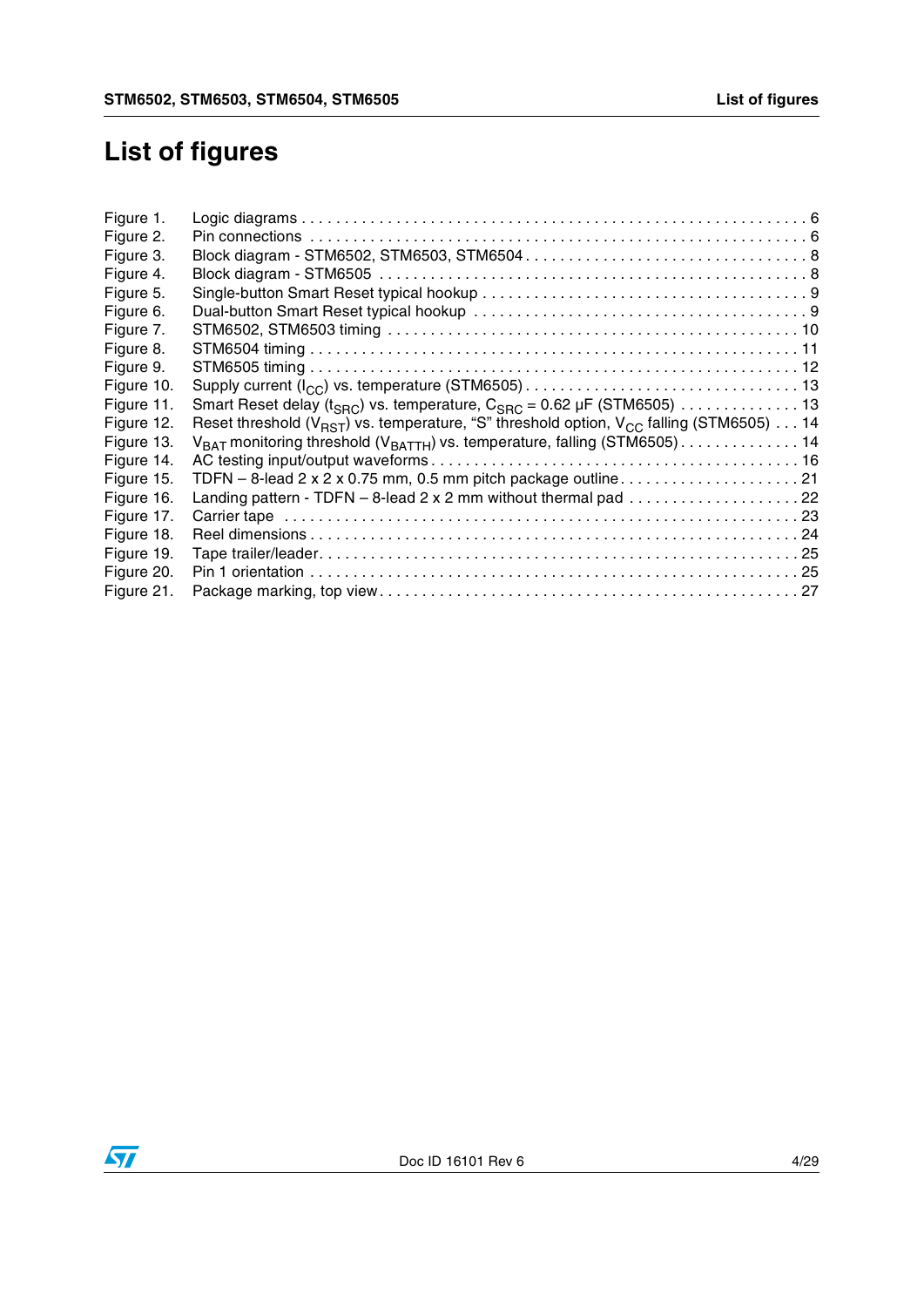### <span id="page-4-0"></span>**1 Description**

**STM6502** has two combined Smart Reset inputs (SR0 and SR1) with delayed Smart Reset setup time  $(t_{SBC})$  programmed by an external capacitor on the SRC pin.

**STM6503** is similar to STM6502, has two combined delayed Smart Reset inputs (SR0, SR1) and three user-selectable delayed Smart Reset setup time  $(t_{SRC})$  options of 2 s, 6 s and 10 s through a three-state TSR input pin: when connected to ground,  $t_{SRC} = 2$  s; when left open,  $t_{SRC}$  = 6 s; when connected to  $V_{CC}$ ,  $t_{SRC}$  = 10 s (all the times are minimum).

**STM6504** has two independent Smart Reset inputs. SR0 provides the delayed Smart Reset setup time ( $t_{SRC}$ ) function with three user-selectable  $t_{SRC}$  options through a three-state TSR input pin: when connected to ground,  $t_{SRC} = 2$  s; when left open,  $t_{SRC} = 6$  s; when connected to  $V_{CC}$ , t<sub>SRC</sub> = 10 s (all the times are minimum). SRE provides instant reset. SRE is edge-triggered with a special debounce time  $(t_{DEBOUNCE} = 240 \text{ ms min.})$  at the falling edge after a valid reset period.

**STM6505** has two combined delayed Smart Reset inputs (SR0, SR1) and provides an adjustable reset delay setup time via an external capacitor connected to the SRC pin. The  $\overline{\text{RST}}$  output depends also on the V<sub>CC</sub> monitoring threshold. STM6505 also provides independent low battery detect (BLD) output controlled by the secondary external input voltage  $V<sub>BAT</sub>$ .  $V<sub>BAT</sub>$  is monitored for low voltage and provides an indication on the battery low detect output pin ( $\overline{BLD}$ ). V<sub>BAT</sub> threshold is 1.25 V, fixed, and an external resistor divider is to be used to set the actual battery voltage threshold.  $V_{BAT}$  threshold hysteresis is 8 mV typ. (16 mV max.).  $V_{BAT}$  is voltage monitoring input only, the device is powered only from the  $V_{\text{CC}}$  pin;  $V_{\text{CC}}$  must be  $\geq 1.575$  V for proper operation of the  $V_{\text{BAT}}$  comparator.

### <span id="page-4-1"></span>**1.1 Smart Reset devices**

The Smart Reset device family STM65xx provides a useful feature that ensures inadvertent short reset push-button closures do not cause system resets. This is done by implementing extended Smart Reset input delay  $(t_{SRC})$ . Once the valid Smart Reset input levels and setup delay are met, the device generates an output reset pulse with user-programmable timeout period  $(t_{\text{BFC}})$ .

The Smart Reset inputs can be also connected to the applications interrupt to allow the control of both the interrupt pin and the hard reset functions. If the push-buttons are closed for a short time, the processor is only interrupted. If the system still does not respond properly, holding the push-buttons for the extended setup time  $(t_{SRC})$  causes hard reset of the processor through the reset outputs. The Smart Reset feature helps significantly increase system stability.

The STM65xx family of Smart Reset devices consists of low current microprocessor reset circuits targeted at applications such as MP3 players, navigation, smartphones or mobile phones; generally any application that requires delayed reset push-button(s) response for improved system stability. The STM65xx devices feature single or dual Smart Reset inputs (SR). The delayed Smart Reset setup time  $(t_{SRC})$  options of 2 s, 6 s and 10 s (all min.) are adjustable by an external capacitor on the SRC pin or selectable by three-state logic. The delayed setup period ignores switch closures shorter than  $t_{SRC}$ , thus preventing unwanted resets.

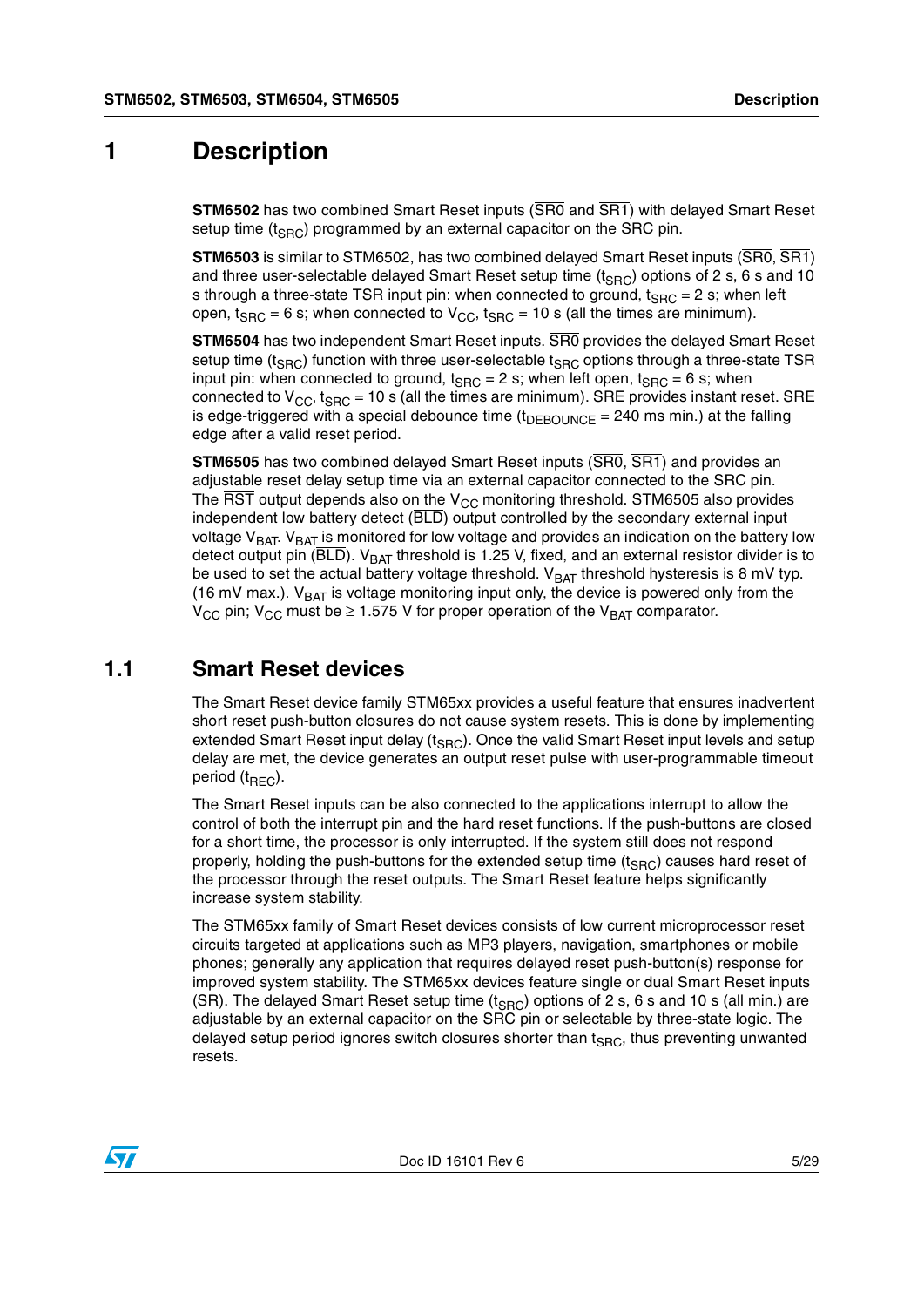The STM65xx devices have active-low (optionally active-high) open-drain reset (RST) output(s) with or without internal pull-up resistor or push-pull as output options, with factoryprogrammed or capacitor-adjustable or push-buttons defined output reset pulse duration, with or without power-on reset function.

Some devices also have an undervoltage monitoring feature: the reset output is also asserted when the monitored supply voltage  $V_{CC}$  drops below the specified threshold. The reset output remains asserted for the reset timeout period  $(t_{REC})$  after the monitored supply voltage goes above the specified threshold.

<span id="page-5-0"></span>



#### <span id="page-5-1"></span>**Figure 2. Pin connections**

<span id="page-5-2"></span>

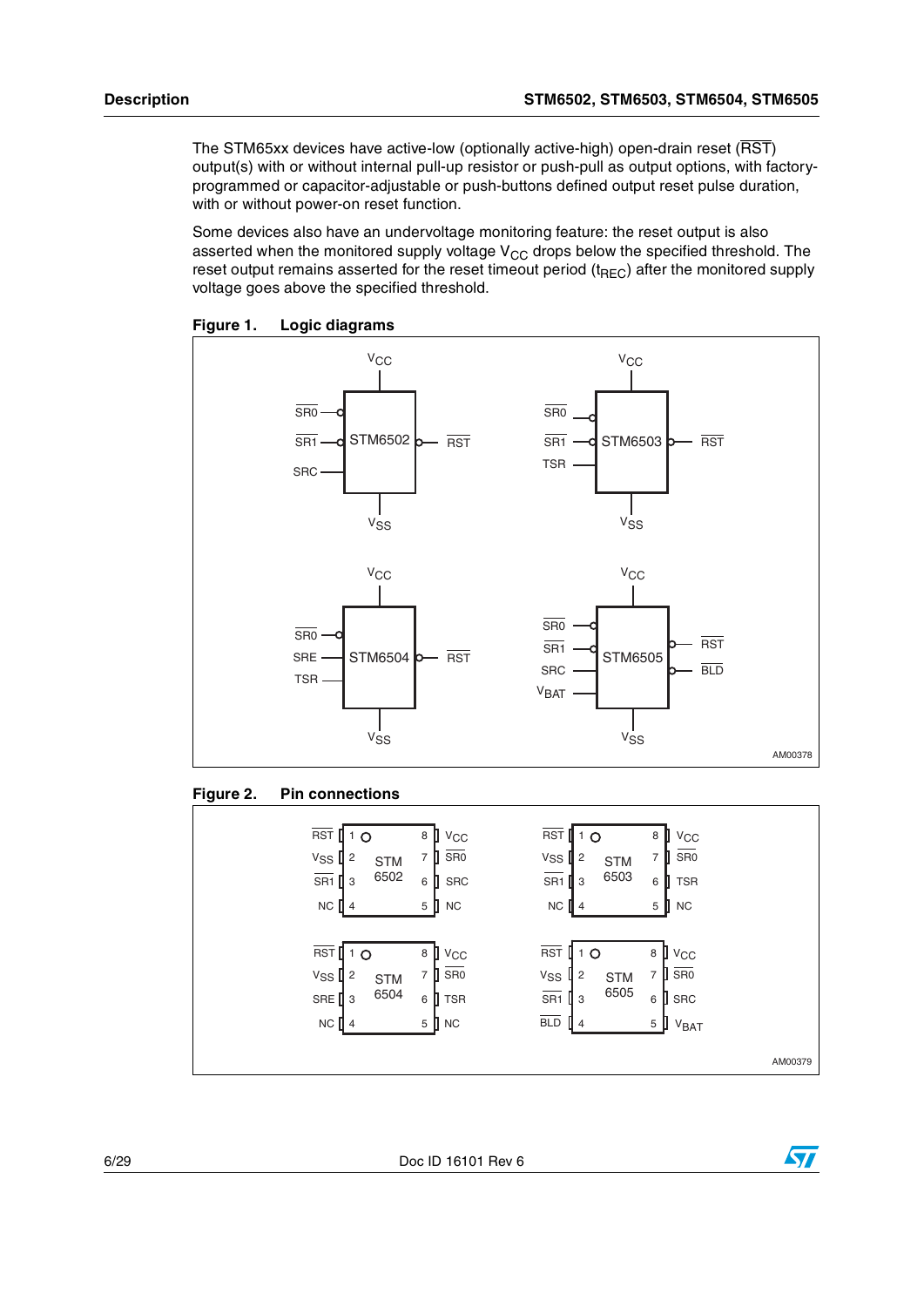| <b>Symbol</b>    | Input/<br>output | <b>Description</b>                                                                                                                                                                                                                                                                                                                                                                                                                                                                                                                                          |
|------------------|------------------|-------------------------------------------------------------------------------------------------------------------------------------------------------------------------------------------------------------------------------------------------------------------------------------------------------------------------------------------------------------------------------------------------------------------------------------------------------------------------------------------------------------------------------------------------------------|
| <b>RST</b>       | Output           | Open-drain reset output, active-low.                                                                                                                                                                                                                                                                                                                                                                                                                                                                                                                        |
| <b>BLD</b>       | Output           | Battery low detect output, active-low, open-drain. STM6505 only.                                                                                                                                                                                                                                                                                                                                                                                                                                                                                            |
| <b>SRO</b>       | Input            | Primary push-button Smart Reset input. Active-low, with or without internal<br>65 k $\Omega$ pull-up to V <sub>CC</sub> (product options).                                                                                                                                                                                                                                                                                                                                                                                                                  |
| SR <sub>1</sub>  | Input            | Secondary push-button Smart Reset input - combines with the primary push-<br>button reset to provide setup delay time before reset. Active-low, with or without<br>internal 65 k $\Omega$ pull-up to V <sub>CC</sub> (product options).                                                                                                                                                                                                                                                                                                                     |
| <b>SRE</b>       | Input            | Secondary push-button Smart Reset input - provides instant Smart Reset. SRE<br>is edge-triggered with a special debounce time $(t_{DEBOUNCE} = 240 \text{ ms min.})$ at<br>the falling edge after a valid reset period. Active-high, no internal pull-up to $V_{CC}$ .<br>STM6504 only.                                                                                                                                                                                                                                                                     |
| <b>SRC</b>       | Input            | Smart Reset input delay setup control: connect to an external capacitor to adjust<br>the delay setup time $(t_{\text{SRC}})$ . STM6502 and STM6505 only.                                                                                                                                                                                                                                                                                                                                                                                                    |
| <b>TSR</b>       | Input            | A three-state Smart Reset input delay setup control. When connected to<br>ground, $t_{SRC}$ = 2 s; when left open, $t_{SRC}$ = 6 s; when connected to $V_{CC}$ ,<br>$t_{SRC}$ = 10 s (all times are minimum). TSR is a DC-type input, intended to be<br>either permanently grounded, permanently connected to $V_{CC}$ or permanently<br>left open. If left open, for improved system glitch immunity it is strongly<br>recommended to connect a 0.1 µF decoupling ceramic capacitor between the<br>TSR and V <sub>SS</sub> pins. STM6503 and STM6504 only. |
| $V_{CC}$         | Supply           | Supply voltage input. Power supply for the device and an input for the monitored<br>supply voltage. A 0.1 µF decoupling ceramic capacitor is recommended to be<br>connected between the $V_{CC}$ and $V_{SS}$ pins.                                                                                                                                                                                                                                                                                                                                         |
| V <sub>BAT</sub> | Input            | Battery voltage monitoring input. STM6505 only.                                                                                                                                                                                                                                                                                                                                                                                                                                                                                                             |
| $V_{SS}$         | Supply           | Ground                                                                                                                                                                                                                                                                                                                                                                                                                                                                                                                                                      |
| <b>NC</b>        |                  | No connect (not bonded); should be connected to $V_{SS}$ .                                                                                                                                                                                                                                                                                                                                                                                                                                                                                                  |

<span id="page-6-0"></span>**Table 2. Signal names**

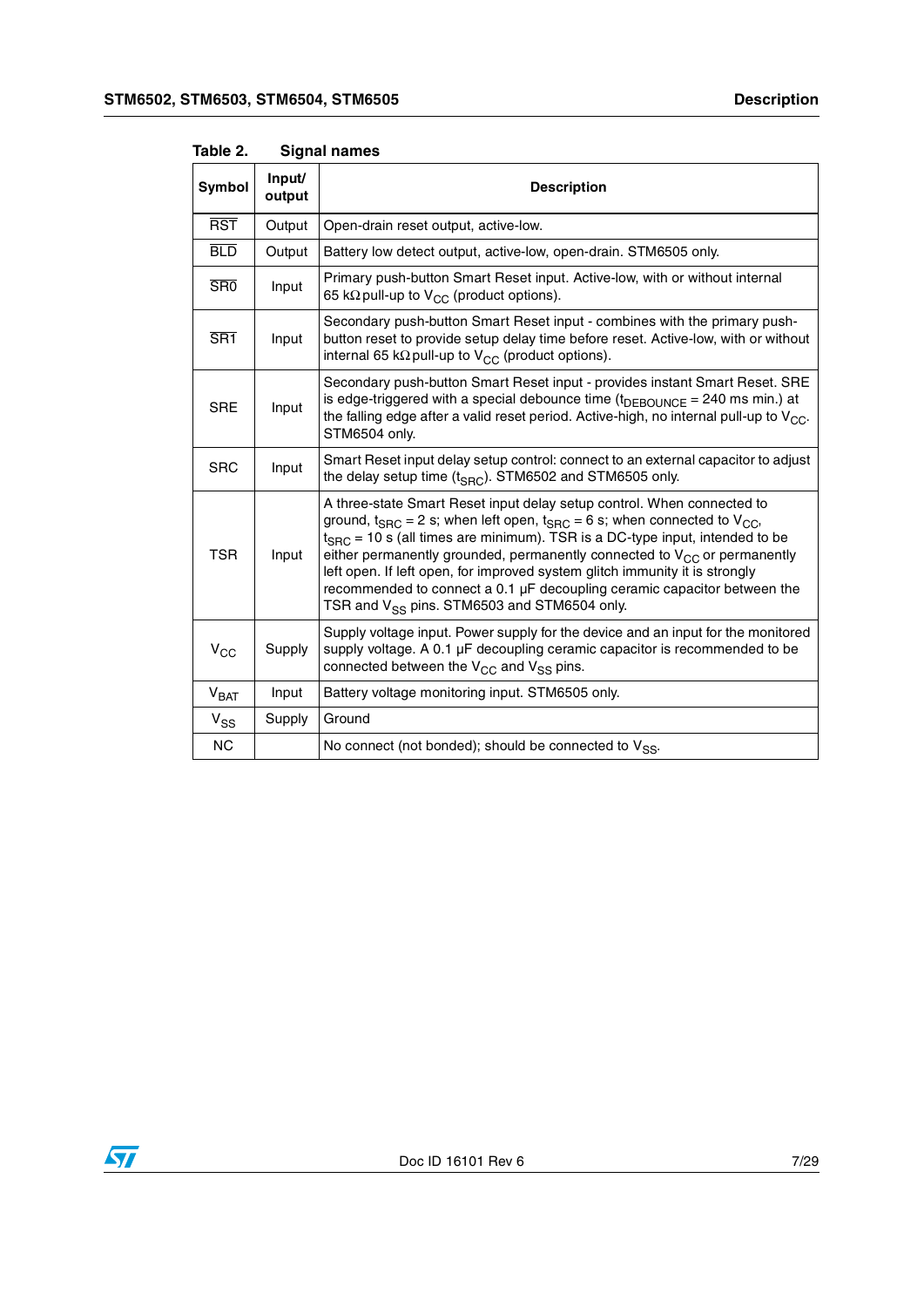

<span id="page-7-0"></span>**Figure 3. Block diagram - STM6502, STM6503, STM6504**

1. STM6504 only: SR0 and SRE are working independently. SRE is edge-triggered and has a special debounce time (t $_{\sf DEBOUNCE}$  = 240 ms min.) at the falling edge after a valid reset period.



<span id="page-7-1"></span>**Figure 4. Block diagram - STM6505**

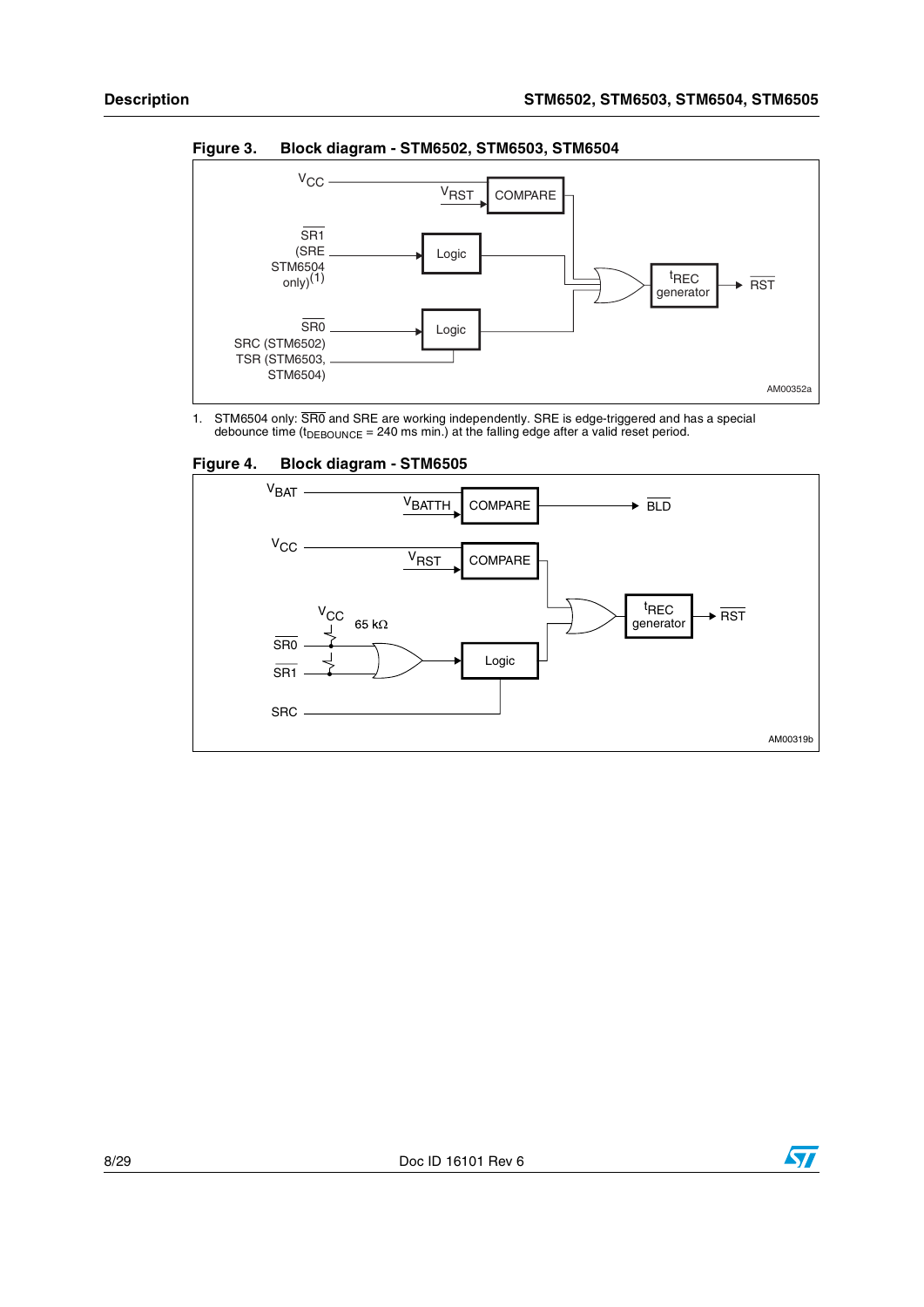ST



<span id="page-8-0"></span>**Figure 5. Single-button Smart Reset typical hookup**

<span id="page-8-1"></span>

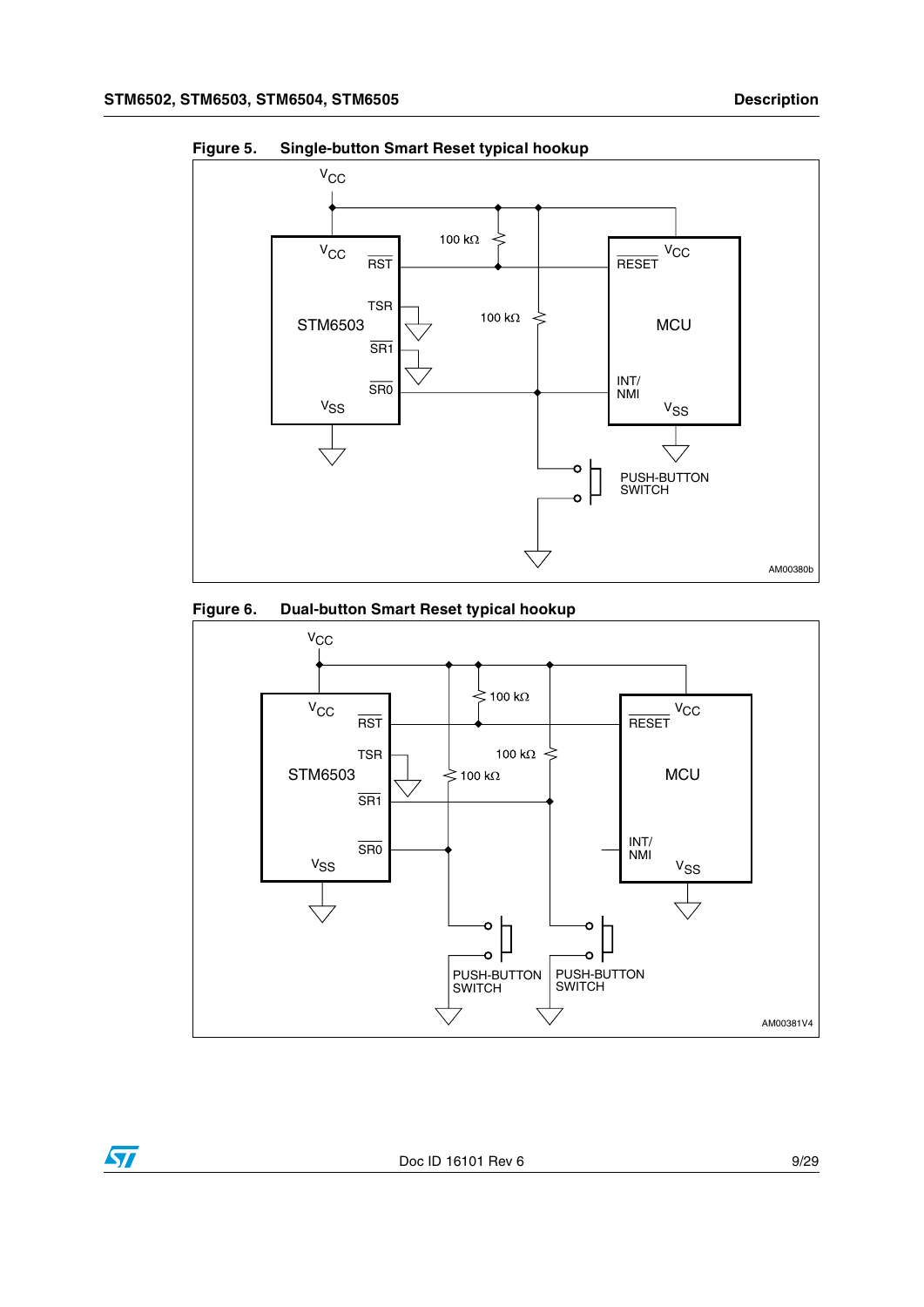### <span id="page-9-0"></span>**1.2 Pin descriptions**

### <span id="page-9-1"></span>**1.2.1** Power supply (V<sub>CC</sub>)

This pin is used to provide the power to the device and to monitor the power supply. A 0.1  $\mu$ F decoupling ceramic capacitor is recommended to be connected between the V<sub>CC</sub> and  $V_{SS}$  pins.

### <span id="page-9-2"></span>**1.2.2** Ground (V<sub>SS</sub>)

This is the supply ground for the device.

### <span id="page-9-3"></span>**1.2.3 Primary Smart Reset input (SR0)**

The primary push-button Smart Reset input, active-low pin is connected to the first pushbutton switch.

### <span id="page-9-4"></span>**1.2.4 Secondary Smart Reset input (SR1)**

The secondary push-button Smart Reset input, active-low pin is connected to the second push-button switch. Keeping both Smart Reset inputs SR0 and SR1 active for longer than  $t_{SBC}$  activates the reset output pulse.

#### <span id="page-9-5"></span>**Figure 7. STM6502, STM6503 timing**



Reset is asserted "low" right after the Smart Reset setup delay ( $t_{SRC}$ ) has been met and returns to high after the  $t_{REC}$  period.

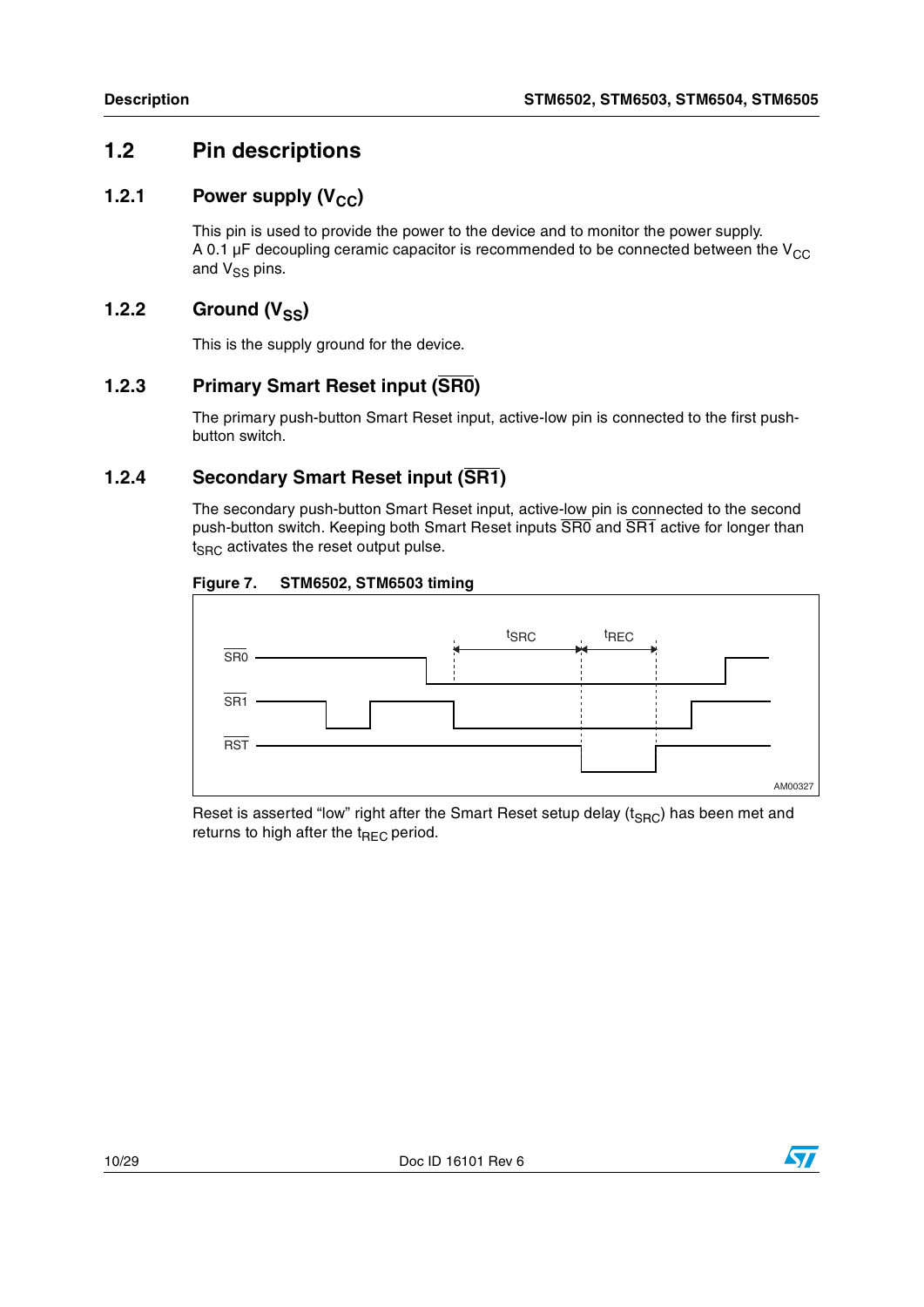### <span id="page-10-0"></span>**1.2.5 Edge-triggered Smart Reset input (SRE pin) – STM6504 only**

The SRE pin is active-high, immediate and independent reset input that includes an edge trigger with debounce delay  $t_{DEBOUNCE}$  on the falling edge.

*Note: The triggering edge must be a high-to-low or low-to-high transition with a slew-rate faster than 1 V/µs typ.*



<span id="page-10-3"></span>

### <span id="page-10-1"></span>**1.2.6 Adjustable delay of Smart Reset input (SRC pin) – STM6502 and STM6505 only**

This pin controls the setup time before the push-button action is validated by the reset output. It is connected to an external capacitor  $(C<sub>SBC</sub>)$ , which is tied to ground to provide the desired value of the setup time  $(t_{SBC})$ .

Calculated t<sub>SRC</sub> and C<sub>SRC</sub> examples are given in *[Table 3](#page-10-2)*. Refer also to *[Table 6](#page-16-0)*.

| Calculated C <sub>SRC</sub> | Setup delay $t_{SRC}$ [s] $^{(1)(2)}$ | <b>Closest common</b> |      |                            |
|-----------------------------|---------------------------------------|-----------------------|------|----------------------------|
| value [µF]                  | Min.                                  | Typ.                  | Max. | $C_{SRC}$ value [ $\mu$ F] |
| 0.2                         | ⌒                                     | 2.5                   | 3.0  | 0.22                       |
| 0.3                         | 3                                     | 3.75                  | 4.5  | 0.33                       |
| 0.6                         | 6                                     | 7.5                   | 9    | 0.56                       |
|                             | 10                                    | 12.5                  | 15   |                            |

<span id="page-10-2"></span>

| Table 3. | t <sub>SRC</sub> programmed by an ideal external capacitor – STM6502 and STM6505 |
|----------|----------------------------------------------------------------------------------|
|----------|----------------------------------------------------------------------------------|

<span id="page-10-5"></span>1. At 25 °C. Example calculations based on an ideal capacitor. During application design and component selection it should be considered that the current flowing into the external t<sub>SRC</sub> programming capacitor (C<sub>SRC</sub>) is on the order of 100 nA, therefore a low-leakage capacitor (ceramic or film capacitor) should be<br>used and placed as close as possible to the SRC pin. Also an adequate low-leakage PCB environment should be ensured to prevent  $t_{SRC}$  accuracy from being affected. A recommended minimum value of  $C_{SRC}$ is 0.01 µF.

<span id="page-10-4"></span>2. In case of repeated activations of the  $t_{SRC}$  timer, an interval of 10 ms min. is needed between the activations to fully discharge  $C_{SRC}$ , so that the next t<sub>SRC</sub> is as specified.

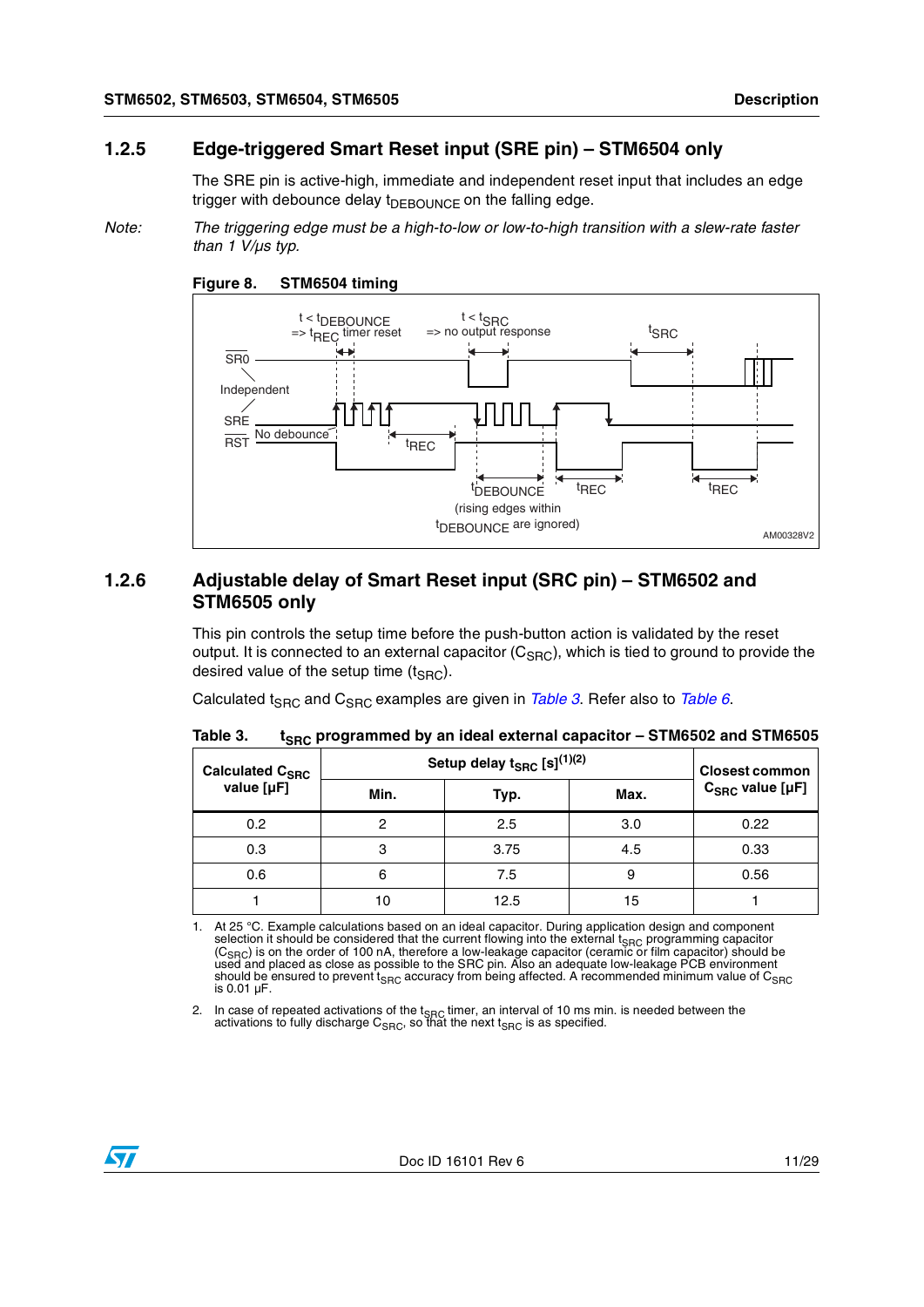### <span id="page-11-0"></span>**1.2.7 Programmable Smart Reset input delay (TSR pin) – STM6503 and STM6504 only**

The TSR pin allows the user to program the setup time before the push-button action is validated by the reset output. It is controlled by different voltage levels on the three-state TSR input pin: when connected to ground,  $t_{SRC} = 2$  s; when left open,  $t_{SRC} = 6$  s; when connected to  $V_{CC}$ , t<sub>SRC</sub> = 10 s (all times are minimum). TSR is a DC-type input, intended to be either permanently grounded, permanently connected to  $V_{CC}$  or permanently left open. If it is left open, for improved system glitch immunity it is strongly recommended to connect a 0.1  $\mu$ F decoupling ceramic capacitor between the TSR and  $V_{SS}$  pins.

### <span id="page-11-1"></span>**1.2.8 Reset output (RST)**

RST is the active-low, open-drain reset output in the Smart Reset family.

### <span id="page-11-2"></span>**1.2.9** Battery monitoring input (V<sub>BAT</sub>) – STM6505 only

 $V<sub>BAT</sub>$  is an input for monitoring the battery voltage.  $V<sub>BAT</sub>$  threshold is 1.25 V, fixed, and an external resistor divider is to be used to set the actual battery voltage threshold.

### <span id="page-11-3"></span>**1.2.10 Battery low detect output (BLD) – STM6505 only**

The battery low detect output is controlled by the  $V<sub>BAT</sub>$  voltage monitoring input and is active-low, open-drain, with no pull-up.

<span id="page-11-4"></span>



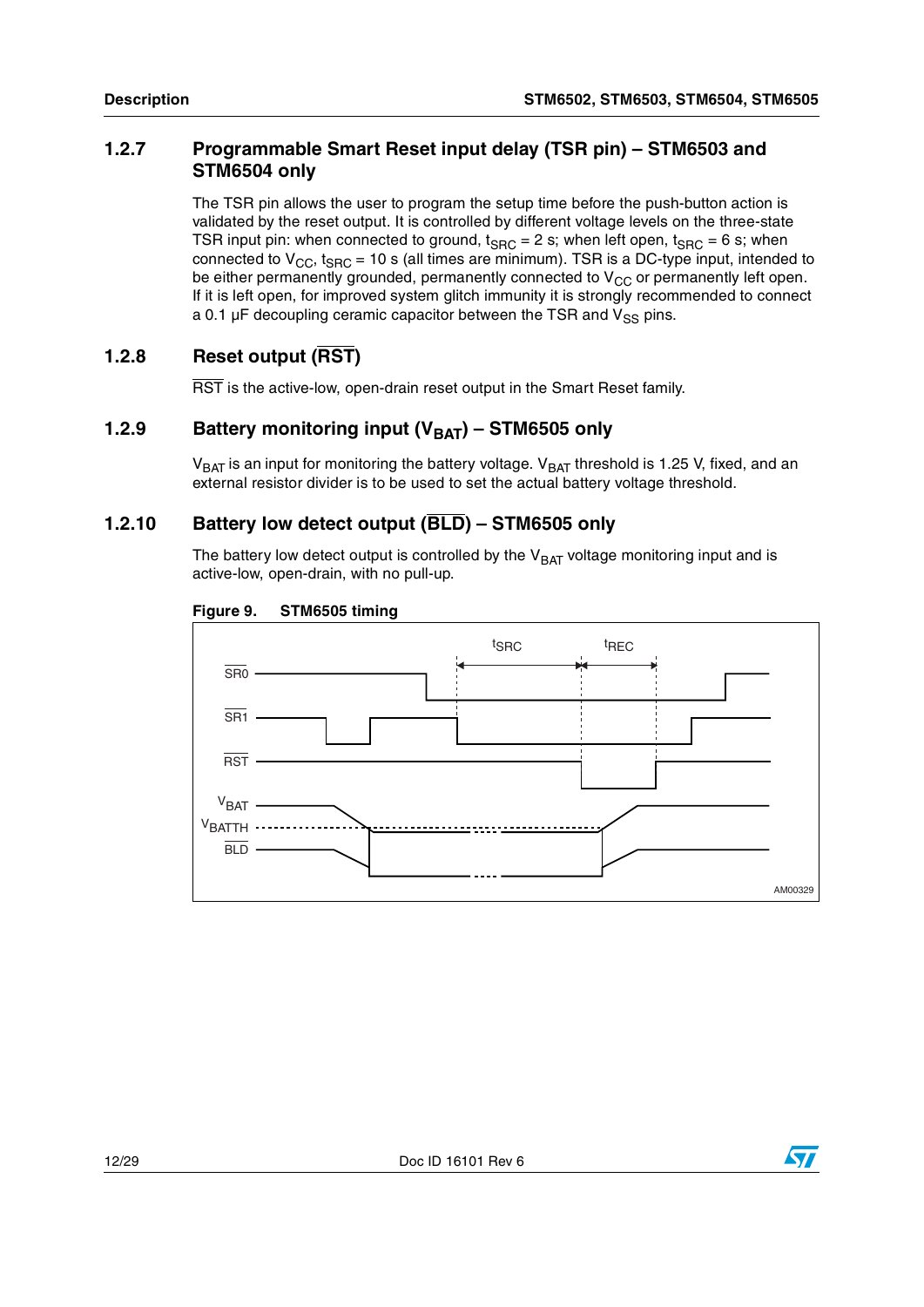### <span id="page-12-0"></span>**2 Typical operating characteristics**



<span id="page-12-1"></span>Figure 10. Supply current (I<sub>CC</sub>) vs. temperature (STM6505)

<span id="page-12-2"></span>



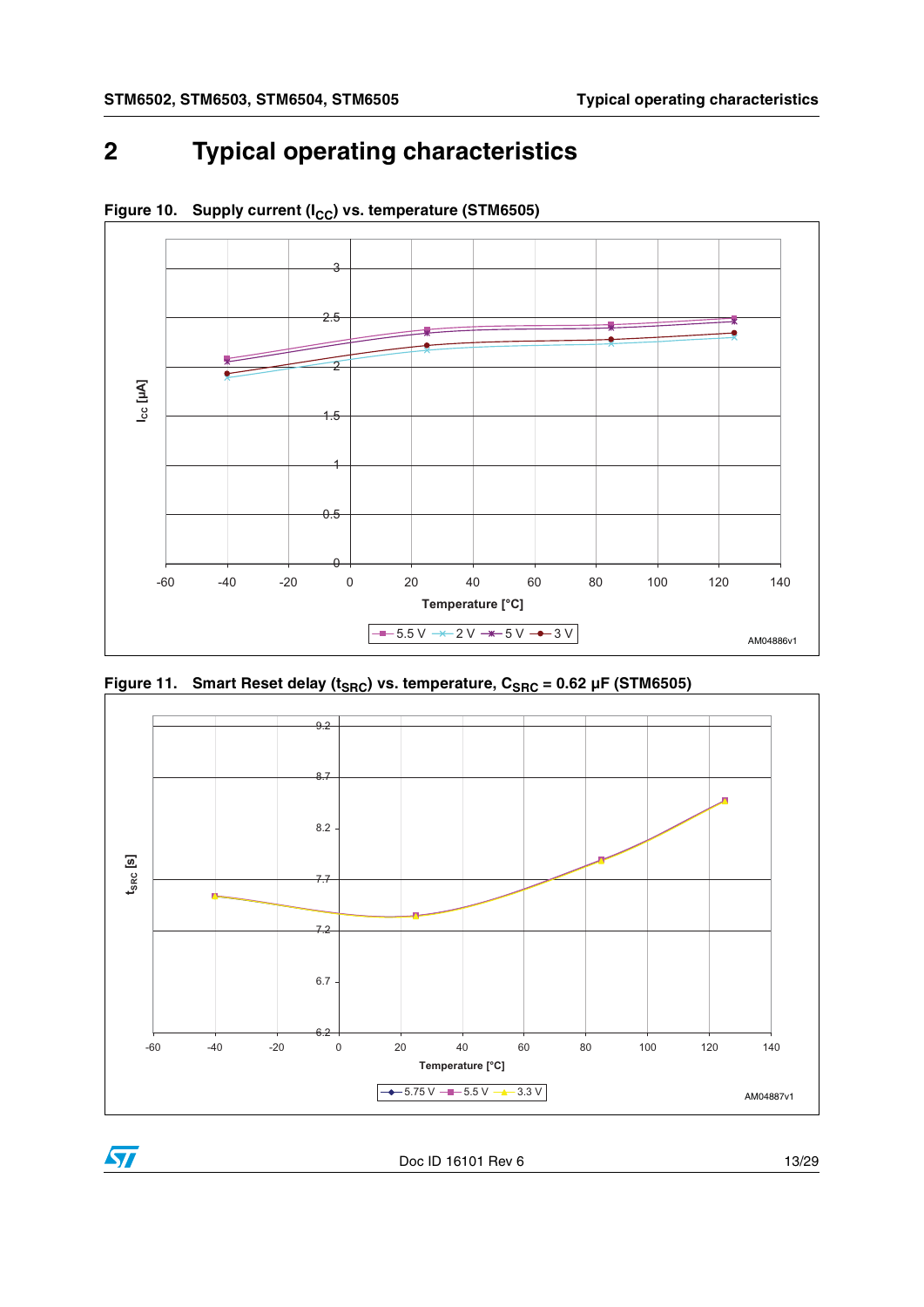

<span id="page-13-0"></span>Figure 12. Reset threshold (V<sub>RST</sub>) vs. temperature, "S" threshold option, V<sub>CC</sub> falling (STM6505)

<span id="page-13-1"></span>



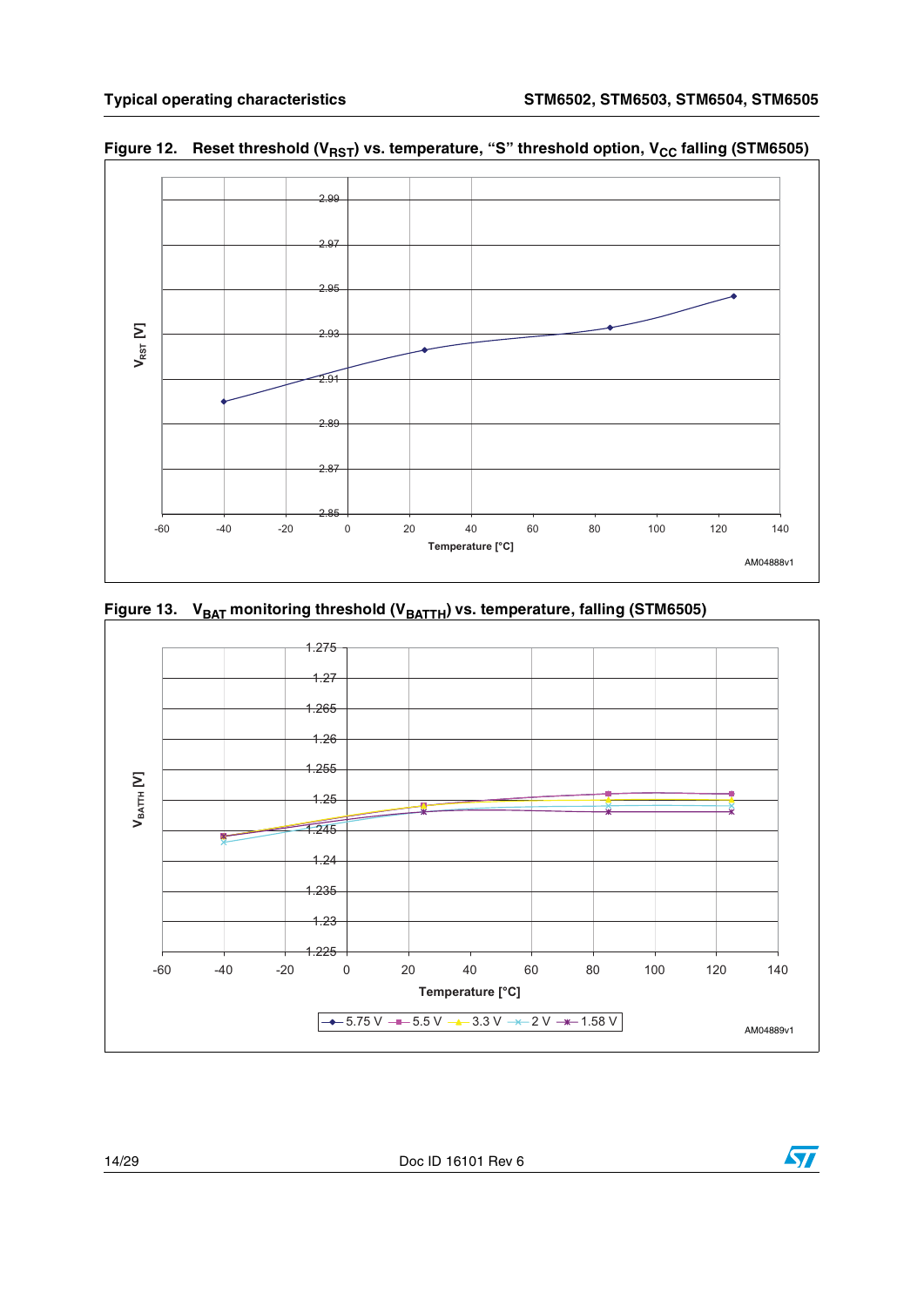### <span id="page-14-0"></span>**3 Maximum ratings**

Stressing the device above the rating listed in *[Table 4: Absolute maximum ratings](#page-14-1)* may cause permanent damage to the device. These are stress ratings only and operation of the device at these or any other conditions above those indicated in the operating sections of this specification is not implied. Exposure to absolute maximum rating conditions for extended periods may affect device reliability. Refer also to the STMicroelectronics SURE Program and other relevant quality documents.

| Symbol                      | <b>Parameter</b>                         | Value | Unit                         |      |
|-----------------------------|------------------------------------------|-------|------------------------------|------|
| $\mathsf{T}_{\texttt{STG}}$ | Storage temperature ( $V_{CC}$ off)      |       | $-55$ to $+150$              | °C   |
| $T_{SLD}^{(1)}$             | Lead solder temperature for 10 seconds   |       | 260                          | °C   |
| $\theta_{JA}$               | Thermal resistance (junction to ambient) | TDFN8 | 149.0                        | °C/W |
| V <sub>IO</sub>             | Input or output voltage                  |       | $-0.3$ to 5.5 <sup>(2)</sup> | v    |
| $\rm v_{cc}$                | Supply voltage                           |       | $-0.3$ to 7                  |      |

<span id="page-14-1"></span>Table 4. **Absolute maximum ratings** 

1. Reflow at peak temperature of 260 °C. The time above 255 °C must not exceed 30 seconds.

<span id="page-14-2"></span>2. For inputs or outputs with internal pull-up resistors and push-pull type outputs –0.3 to  $V_{CC}+0.3$  V only.

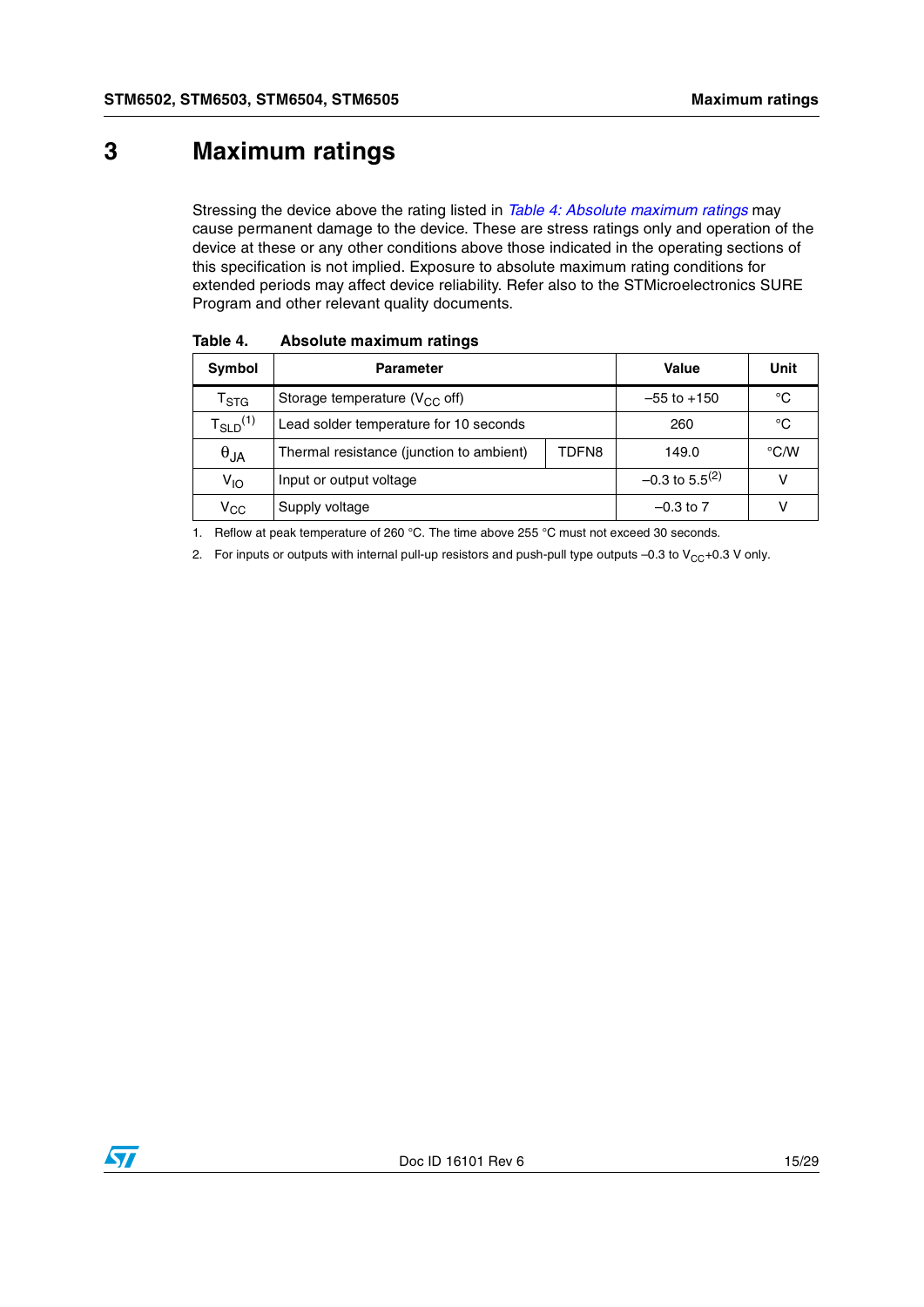### <span id="page-15-0"></span>**4 DC and AC parameters**

This section summarizes the operating measurement conditions, and the DC and AC characteristics of the device. The parameters in the DC and AC characteristics tables that follow, are derived from tests performed under the measurement conditions summarized in *[Table 5: Operating and measurement conditions](#page-15-1)*. Designers should check that the operating conditions in their circuit match the operating conditions when relying on the quoted parameters.

| <b>Parameter</b>                      | <b>Value</b>               | Unit |
|---------------------------------------|----------------------------|------|
| $V_{CC}$ supply voltage               | 1.0 to $5.5$               |      |
| Ambient operating temperature $(T_A)$ | $-40$ to $+85$             | °C   |
| Input rise and fall times             | $\leq 5$                   | ns   |
| Input pulse voltages                  | 0.2 to 0.8 $V_{\text{CC}}$ |      |
| Input and output timing ref. voltages | 0.3 to 0.7 $V_{CC}$        |      |

#### <span id="page-15-1"></span>**Table 5. Operating and measurement conditions**

#### <span id="page-15-2"></span>**Figure 14. AC testing input/output waveforms**





AM00478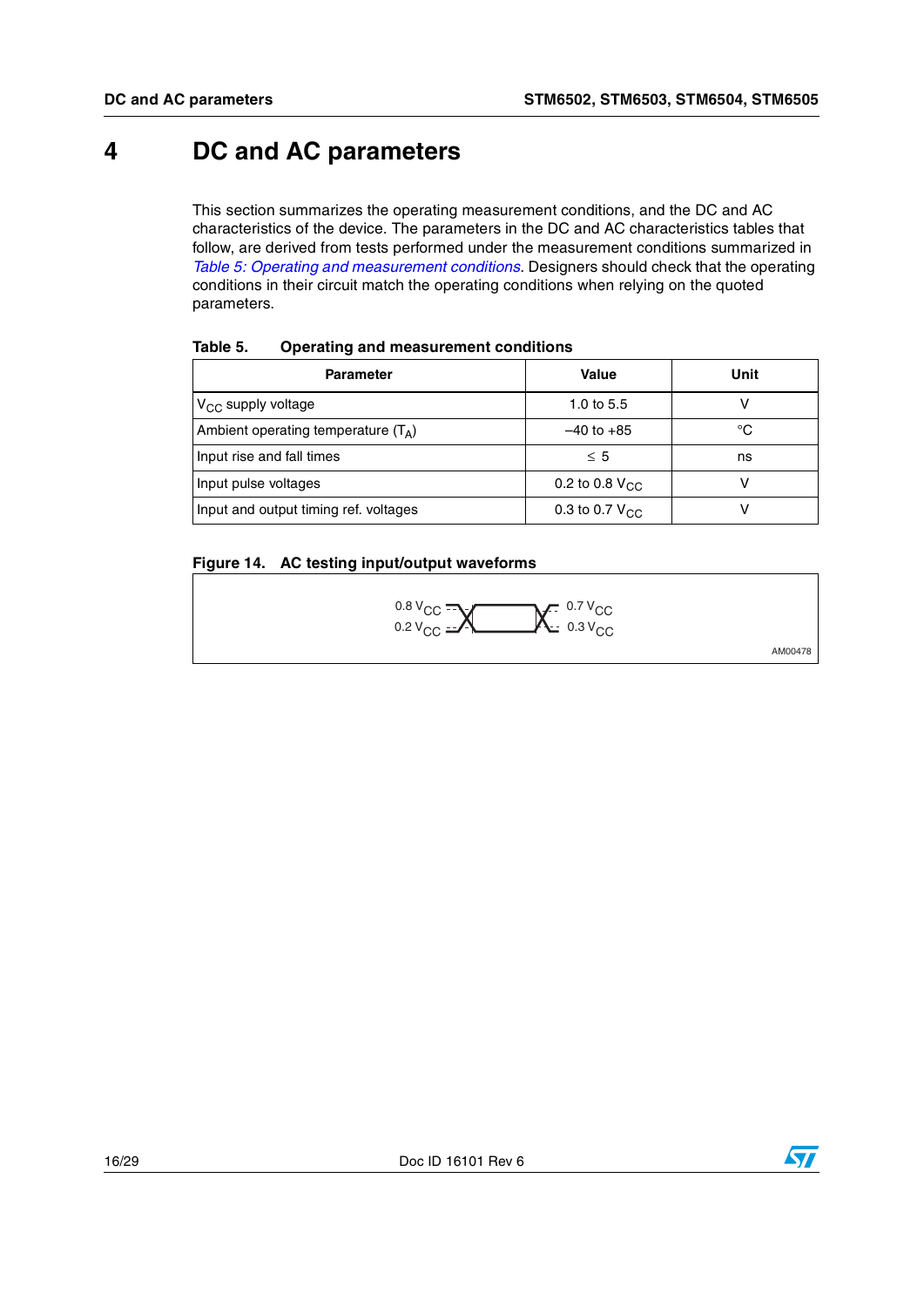| <b>Symbol</b>               | <b>Parameter</b>                                                     |                                                                                                                    | Test conditions <sup>(1)</sup>                 | Min.                                                                                              | Typ. <sup>(2)</sup>                                                                                                                                         | Max.                                                                                                                              | Unit |
|-----------------------------|----------------------------------------------------------------------|--------------------------------------------------------------------------------------------------------------------|------------------------------------------------|---------------------------------------------------------------------------------------------------|-------------------------------------------------------------------------------------------------------------------------------------------------------------|-----------------------------------------------------------------------------------------------------------------------------------|------|
| $V_{CC}$                    | Supply voltage range                                                 |                                                                                                                    | Reset output valid - active-low                | 1.0                                                                                               |                                                                                                                                                             | 5.5                                                                                                                               | V    |
|                             |                                                                      | STM6502                                                                                                            | $V_{\text{CC}} = 5.0 V$                        |                                                                                                   | 1.2                                                                                                                                                         | 5.8<br>5.8<br>3.3<br>0.3<br>0.3<br>0.3<br>280<br>480<br>$V_{RST}$<br>$+2.5%$<br>V <sub>RST</sub><br>$+2.0%$<br>1.275<br>16<br>100 | μA   |
|                             |                                                                      |                                                                                                                    | $V_{\text{CC}} = 3.0 V^{(3)}$                  |                                                                                                   | 1.1                                                                                                                                                         |                                                                                                                                   | μA   |
|                             |                                                                      | STM6503                                                                                                            | $V_{CC}$ = 5.0 V, TSR left open                |                                                                                                   | 4<br>3<br>4<br>3<br>2.3<br>2.2<br>V<br>v<br>v<br>210<br>360<br>v<br>$V_{RST}$<br>V<br><b>V<sub>RST</sub></b><br>0.5%<br>$1\%$<br>20<br>1.25<br>V<br>8<br>10 | μA                                                                                                                                |      |
|                             | Supply current (inputs<br>in their inactive state,                   |                                                                                                                    | $V_{CC}$ = 3.0 V, TSR left open <sup>(3)</sup> |                                                                                                   |                                                                                                                                                             | μA<br>μA<br>μA<br>μA<br>μA<br>ms<br>ms<br>μs<br>mV<br>nA                                                                          |      |
| $I_{\rm CC}$                | t <sub>REC</sub> and t <sub>SRC</sub> counter<br>is inactive)        | <b>STM6504</b>                                                                                                     | $V_{CC}$ = 5.0 V, TSR left open                |                                                                                                   |                                                                                                                                                             |                                                                                                                                   |      |
|                             |                                                                      |                                                                                                                    | $V_{CC}$ = 3.0 V, TSR left open <sup>(3)</sup> |                                                                                                   |                                                                                                                                                             |                                                                                                                                   |      |
|                             |                                                                      | <b>STM6505</b>                                                                                                     | $V_{\text{CC}} = 5.0 V$                        | $V_{CC} \geq 3.3$ V, sinking 2.5 mA<br>140<br>240<br>$V_{RST}$<br>$-2.5%$<br>$V_{RST}$<br>$-2.0%$ |                                                                                                                                                             |                                                                                                                                   |      |
|                             |                                                                      |                                                                                                                    | $V_{CC}$ = 3.0 $V^{(3)}$                       |                                                                                                   |                                                                                                                                                             |                                                                                                                                   |      |
|                             | <b>Output characteristics</b>                                        |                                                                                                                    |                                                |                                                                                                   |                                                                                                                                                             |                                                                                                                                   |      |
| $V_{OL}$                    |                                                                      |                                                                                                                    | $V_{CC} \geq 4.5$ V, sinking 3.2 mA            |                                                                                                   |                                                                                                                                                             |                                                                                                                                   |      |
|                             | Reset output voltage low<br>(reset asserted: RST, BLD)               |                                                                                                                    |                                                |                                                                                                   |                                                                                                                                                             |                                                                                                                                   |      |
|                             |                                                                      | $V_{CC} \ge 1.0$ V, sinking 0.1 mA                                                                                 |                                                |                                                                                                   |                                                                                                                                                             |                                                                                                                                   |      |
|                             | Reset timeout delay,                                                 | Option A                                                                                                           |                                                |                                                                                                   |                                                                                                                                                             |                                                                                                                                   |      |
|                             | $t_{\text{REC}}$<br>factory-programmed                               |                                                                                                                    | Option B                                       |                                                                                                   |                                                                                                                                                             |                                                                                                                                   |      |
|                             | V <sub>CC</sub> monitoring reset thresholds                          |                                                                                                                    |                                                |                                                                                                   |                                                                                                                                                             |                                                                                                                                   |      |
| <b>V<sub>RST</sub></b>      | Fixed voltage trip point for<br>V <sub>CC</sub> monitoring (refer to | $-40$ to +85 °C                                                                                                    |                                                |                                                                                                   |                                                                                                                                                             |                                                                                                                                   |      |
|                             | Table 7)                                                             | 25 °C                                                                                                              |                                                |                                                                                                   |                                                                                                                                                             |                                                                                                                                   |      |
|                             |                                                                      | L, M                                                                                                               |                                                |                                                                                                   |                                                                                                                                                             |                                                                                                                                   |      |
| V <sub>HYST</sub>           | Hysteresis of V <sub>RST</sub>                                       | T, S, R, Z, Y, W, V                                                                                                |                                                |                                                                                                   |                                                                                                                                                             |                                                                                                                                   |      |
|                             | V <sub>CC</sub> to reset delay                                       | $V_{\text{CC}}$ falling from<br>( $V_{RST}$ + 100 mV) to ( $V_{RST}$ - 100 mV) at<br>10 mV/ $\mu$ s <sup>(4)</sup> |                                                |                                                                                                   |                                                                                                                                                             |                                                                                                                                   |      |
| V <sub>BAT</sub> monitoring |                                                                      |                                                                                                                    |                                                |                                                                                                   |                                                                                                                                                             |                                                                                                                                   |      |
| $\rm{V}_{BATTH}$            | Fixed V <sub>BAT</sub> monitoring<br>threshold                       | STM6505 only                                                                                                       |                                                | 1.225                                                                                             |                                                                                                                                                             |                                                                                                                                   |      |
| VBATHYST                    | V <sub>BATTH</sub> hysteresis                                        | STM6505 only                                                                                                       |                                                |                                                                                                   |                                                                                                                                                             |                                                                                                                                   |      |
| ILI(VBAT)                   | V <sub>BAT</sub> input leakage current                               | STM6505 only                                                                                                       |                                                | $-100$                                                                                            |                                                                                                                                                             |                                                                                                                                   |      |

### <span id="page-16-0"></span>**Table 6. DC and AC characteristics**

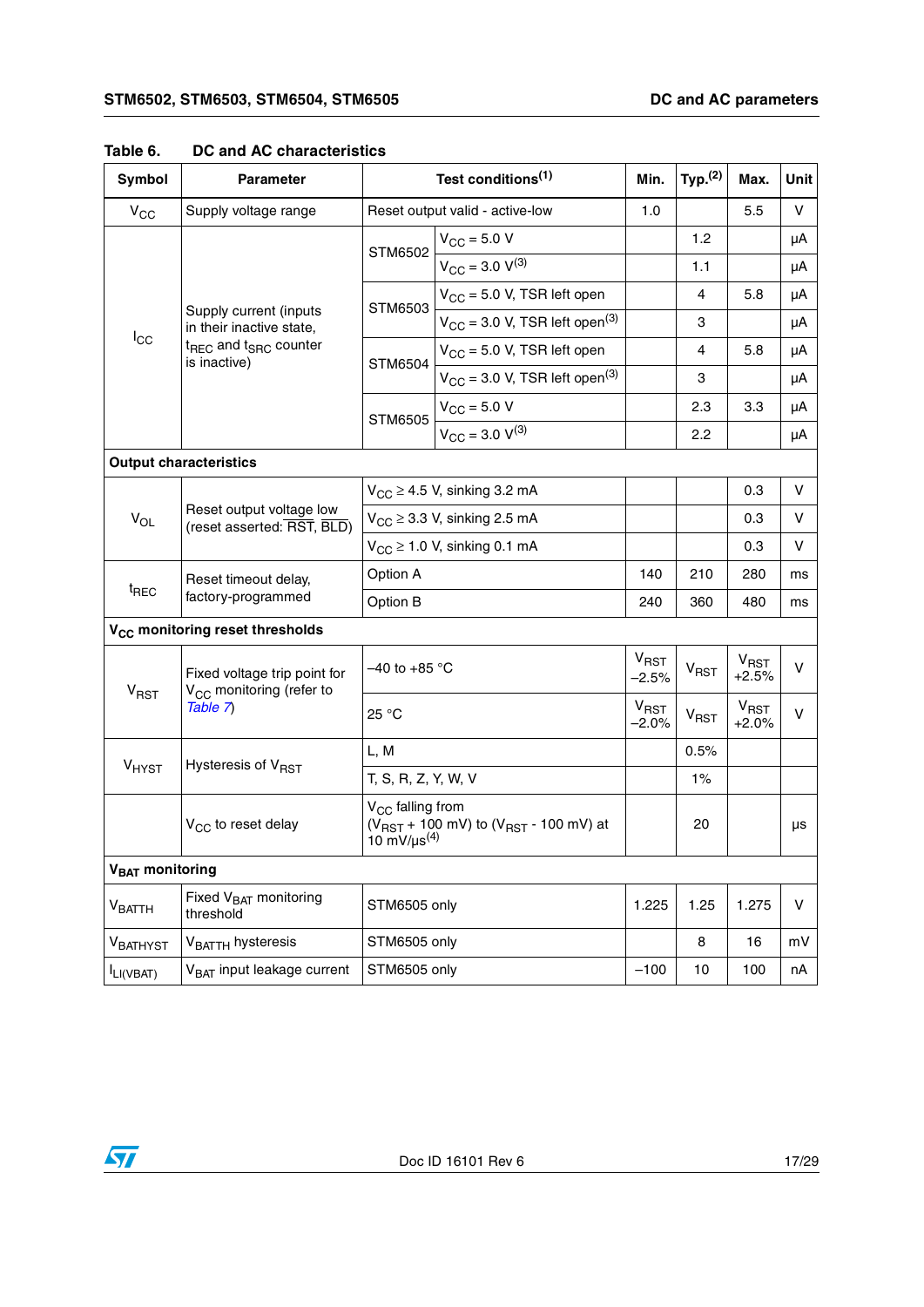| <b>Symbol</b>             | <b>Parameter</b>                                                                               | Test conditions <sup>(1)</sup>           | Min.                                 | Typ. <sup>(2)</sup>                    | Max.                                 | <b>Unit</b> |
|---------------------------|------------------------------------------------------------------------------------------------|------------------------------------------|--------------------------------------|----------------------------------------|--------------------------------------|-------------|
| <b>Smart Reset inputs</b> |                                                                                                |                                          |                                      |                                        |                                      |             |
| $V_{IL}$                  | SR0, SR1, SRE input<br>voltage low                                                             |                                          | $V_{SS}$<br>$-0.3$                   |                                        | 0.3<br>$V_{CC}$                      | $\vee$      |
| $V_{\text{IH}}$           | SR0, SR1, SRE input<br>voltage high                                                            |                                          | 0.7<br>$V_{CC}$                      |                                        | 5.5                                  | v           |
| $I_{LI(SR)}$              | Input leakage current, SR<br>and SRE inputs                                                    | Option without internal pull-up resistor | $-1$                                 |                                        | $+1$                                 | μA          |
| $I_{LI(TSR)}$             | Input leakage current, TSR<br>input                                                            | STM6503 and STM6504 only                 | $-5$                                 |                                        | $+7$                                 | μA          |
| $R_{PUI}$                 | Internal pull-up resistor,<br>input (optional - refer to<br>Table 12)                          |                                          |                                      | 65                                     |                                      | $k\Omega$   |
| <sup>t</sup> DEBOUNCE     | SRE input falling edge<br>debounce time                                                        | STM6504 only                             | 240                                  | 360                                    | 480                                  | ms          |
|                           |                                                                                                |                                          |                                      |                                        |                                      |             |
| $t_{\text{SRC}}^{(5)}$    | Capacitor-programmable<br>Smart Reset setup time,<br>STM6502 and STM6505.<br>Refer to Table 3. | $T_A = 25 °C$                            | 10x<br>C <sub>SRC</sub><br>$(\mu F)$ | 12.5x<br>C <sub>SRC</sub><br>$(\mu F)$ | 15x<br>C <sub>SRC</sub><br>$(\mu F)$ | s           |
|                           | TSR pin-programmable                                                                           | $TSR = V_{SS}$                           | $\overline{2}$                       | 2.5                                    | 3                                    | s           |
| $t_{\text{SRC}}^{(5)}$    | Smart Reset setup time,                                                                        | $TSR = f$ loating <sup>(6)</sup>         | 6                                    | 7.5                                    | 9                                    | s           |
| <b>Smart Reset delay</b>  | STM6503 and STM6504.                                                                           | $TSR = V_{CC}$                           | 10                                   | 12.5                                   | 15                                   | s           |

**Table 6. DC and AC characteristics (continued)**

1. Valid for ambient operating temperature:  $T_A = -40$  to +85 °C; V<sub>CC</sub> = 1.0 to 5.5 V (except where noted).

2. Typical value is at 25 °C and  $V_{CC} = 3.3$  V unless otherwise noted.

<span id="page-17-0"></span>3. For devices with  $V_{\text{RST}}$  < 3.0 V.

4. Guaranteed by design.

<span id="page-17-1"></span>5. Input glitch immunity is equal to t<sub>SRC</sub> (when both SR inputs are low, otherwise infinite). STM6502, STM6503, STM6505<br>only.

<span id="page-17-2"></span>6. If left open, for improved system glitch immunity it is strongly recommended to connect a 0.1 µF decoupling ceramic<br>capacitor between the TSR and V<sub>SS</sub> pins.

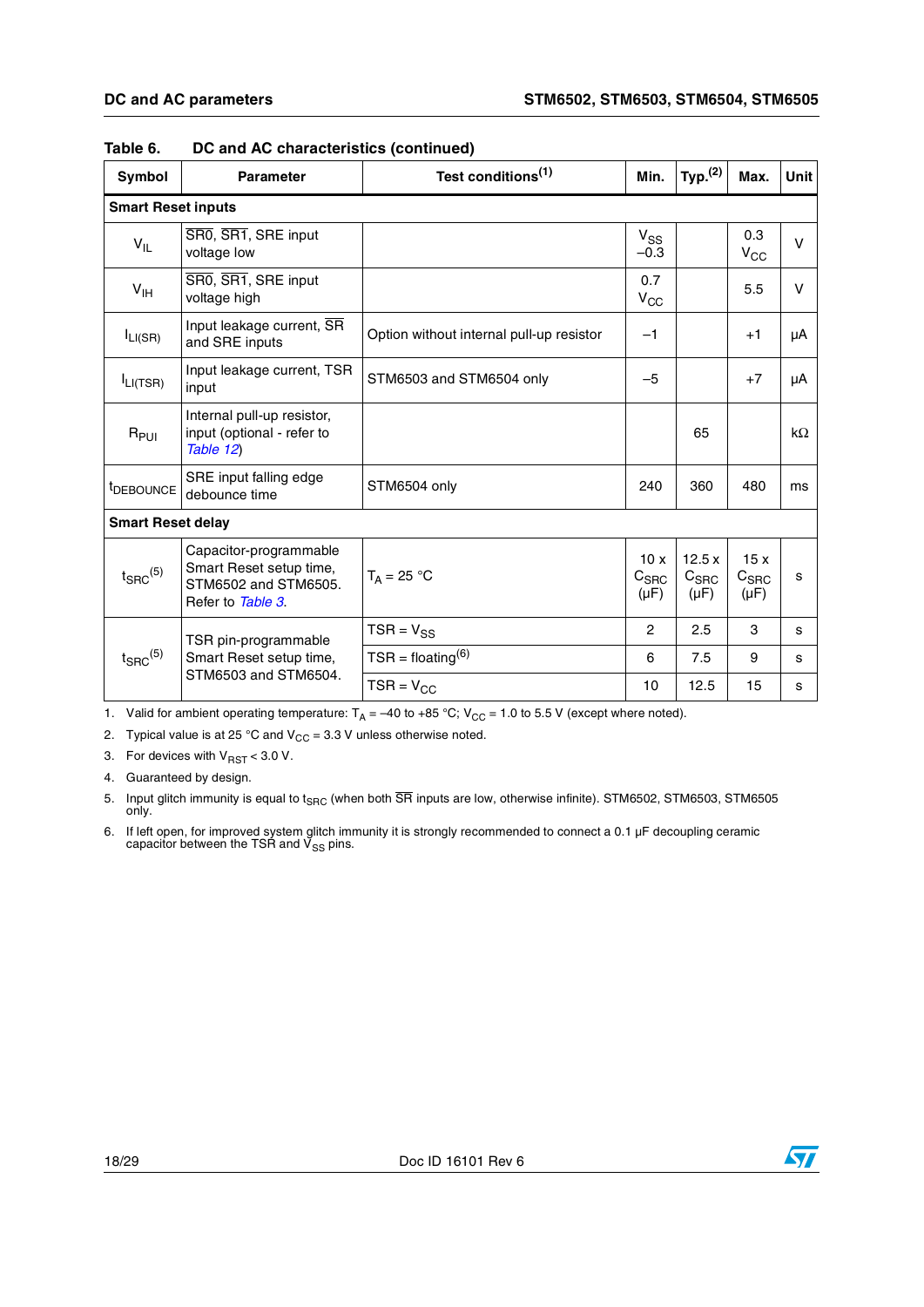| ◡◡<br>V <sub>CC</sub> monitoring threshold |       |       | $\pm 2.5\%$ (-40 °C to +85 °C) | $\pm 2.0\%$ (25 °C) | Unit  |   |
|--------------------------------------------|-------|-------|--------------------------------|---------------------|-------|---|
| V <sub>RST</sub>                           | Typ.  | Min.  | Max.                           | Min.                | Max.  |   |
| $L$ (falling)                              | 4.625 | 4.509 | 4.741                          | 4.533               | 4.718 | V |
| M (falling)                                | 4.375 | 4.266 | 4.484                          | 4.288               | 4.463 | v |
| $T$ (falling)                              | 3.075 | 2.998 | 3.152                          | 3.014               | 3.137 | v |
| S (falling)                                | 2.925 | 2.852 | 2.998                          | 2.867               | 2.984 | v |
| R (falling)                                | 2.625 | 2.559 | 2.691                          | 2.573               | 2.678 | v |
| $Z$ (falling)                              | 2.313 | 2.255 | 2.371                          | 2.267               | 2.359 | v |
| Y (falling)                                | 2.188 | 2.133 | 2.243                          | 2.144               | 2.232 | v |
| W (falling)                                | 1.665 | 1.623 | 1.707                          | 1.632               | 1.698 | V |
| V (falling)                                | 1.575 | 1.536 | 1.614                          | 1.544               | 1.607 | v |

#### <span id="page-18-0"></span>Table 7. **V<sub>CC</sub>** voltage thresholds

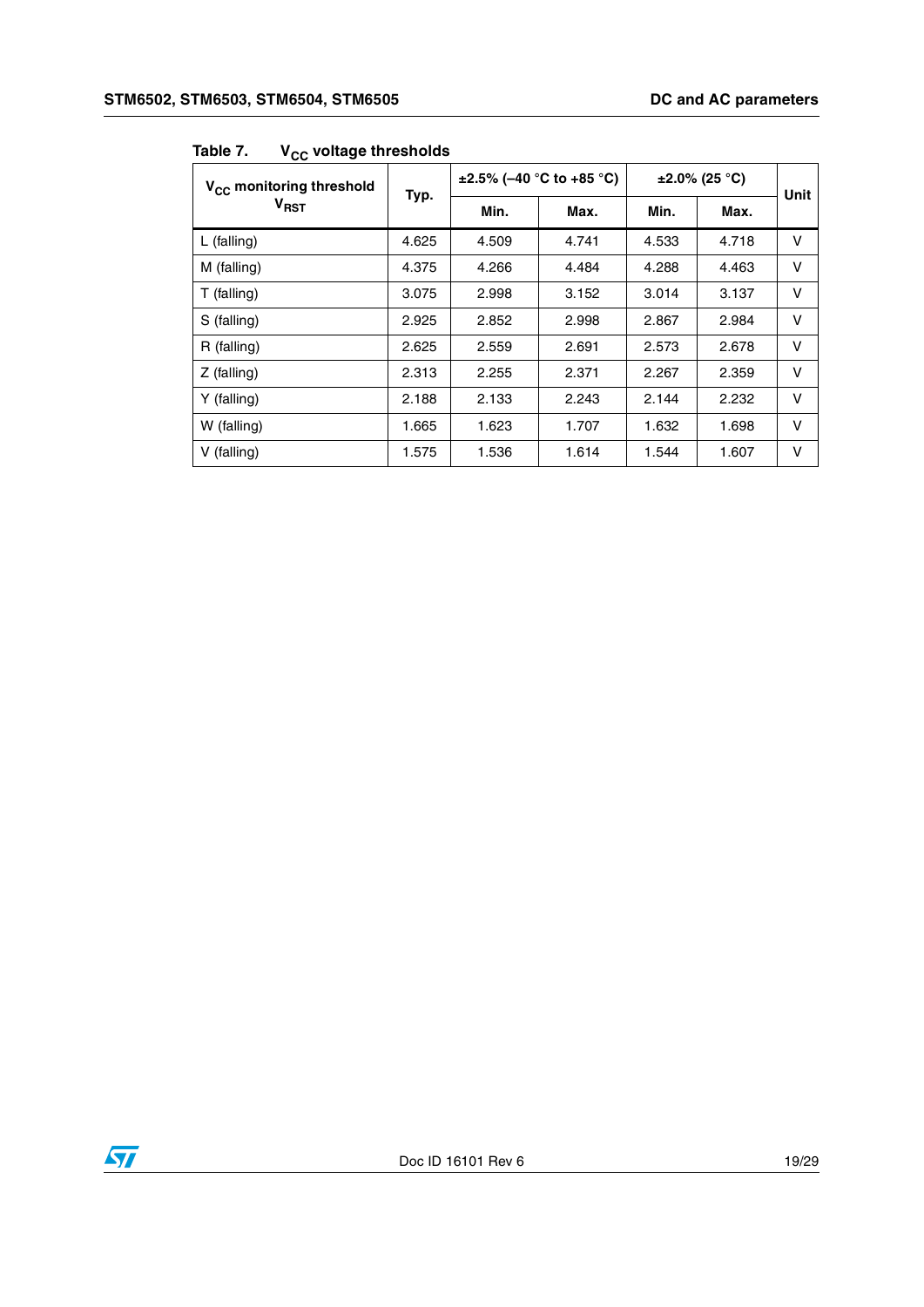### <span id="page-19-0"></span>**5 Package mechanical data**

In order to meet environmental requirements, ST offers these devices in different grades of ECOPACK® packages, depending on their level of environmental compliance. ECOPACK® specifications, grade definitions and product status are available at: *[www.st.com](http://www.st.com)*. ECOPACK<sup>®</sup> is an ST trademark.

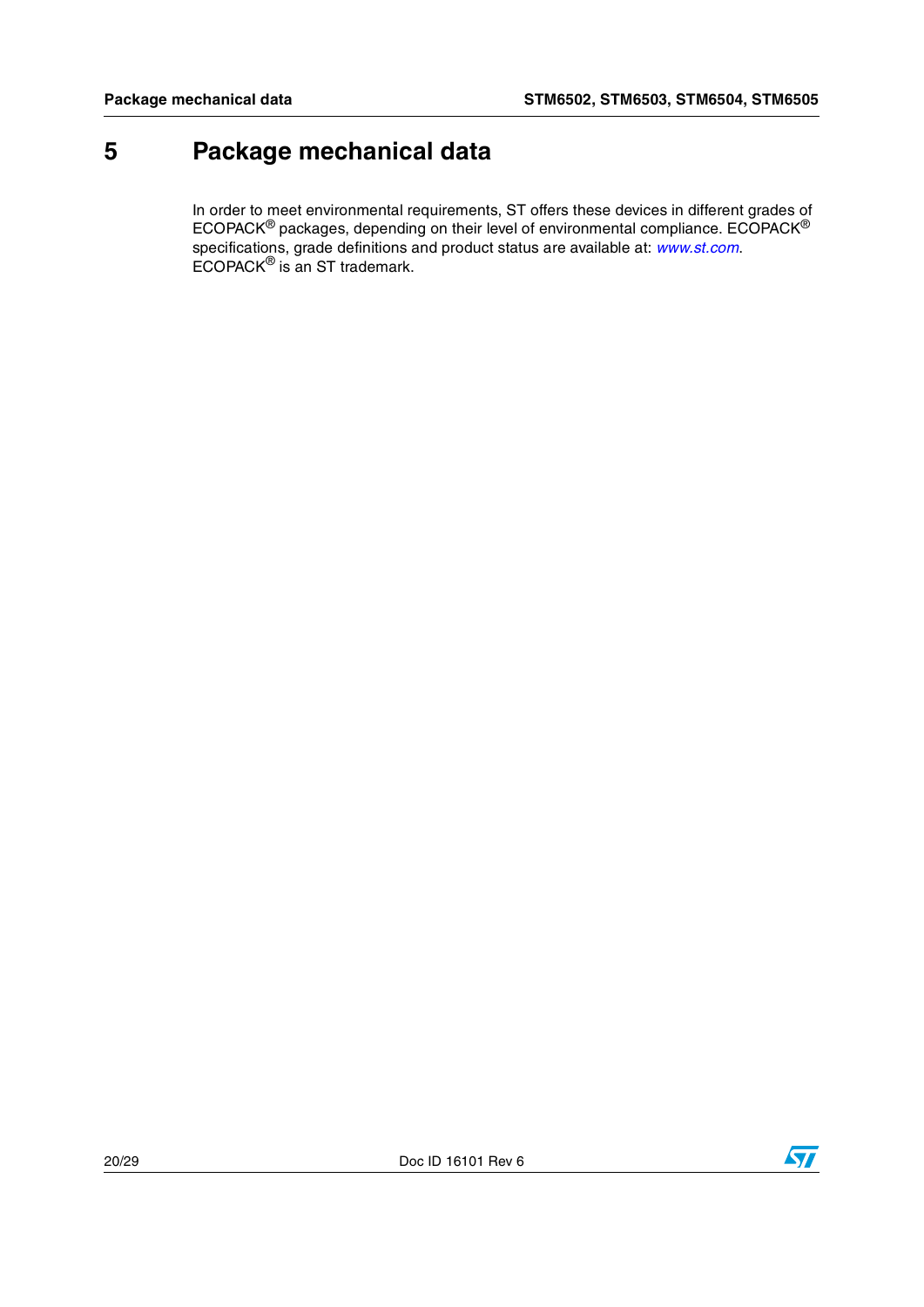

<span id="page-20-1"></span>**Figure 15. TDFN – 8-lead 2 x 2 x 0.75 mm, 0.5 mm pitch package outline**

#### <span id="page-20-0"></span>**Table 8. TDFN – 8-lead 2 x 2 x 0.75 mm, 0.5 mm pitch package mechanical data** T

| Symbol          |      | Dimension (mm) |      | <b>Dimension (inches)</b> |       |       |  |
|-----------------|------|----------------|------|---------------------------|-------|-------|--|
|                 | Min. | Nom.           | Max. | Min.                      | Nom.  | Max.  |  |
| A               | 0.70 | 0.75           | 0.80 | 0.028                     | 0.030 | 0.031 |  |
| A <sub>1</sub>  | 0.00 | 0.02           | 0.05 | 0.000                     | 0.001 | 0.002 |  |
| b               | 0.15 | 0.20           | 0.25 | 0.006                     | 0.008 | 0.010 |  |
| D<br><b>BSC</b> | 1.9  | 2.00           | 2.1  | 0.075                     | 0.079 | 0.083 |  |
| Е<br><b>BSC</b> | 1.9  | 2.00           | 2.1  | 0.075                     | 0.079 | 0.083 |  |
| e               |      | 0.50           |      |                           | 0.020 |       |  |
| L               | 0.45 | 0.55           | 0.65 | 0.018                     | 0.022 | 0.026 |  |

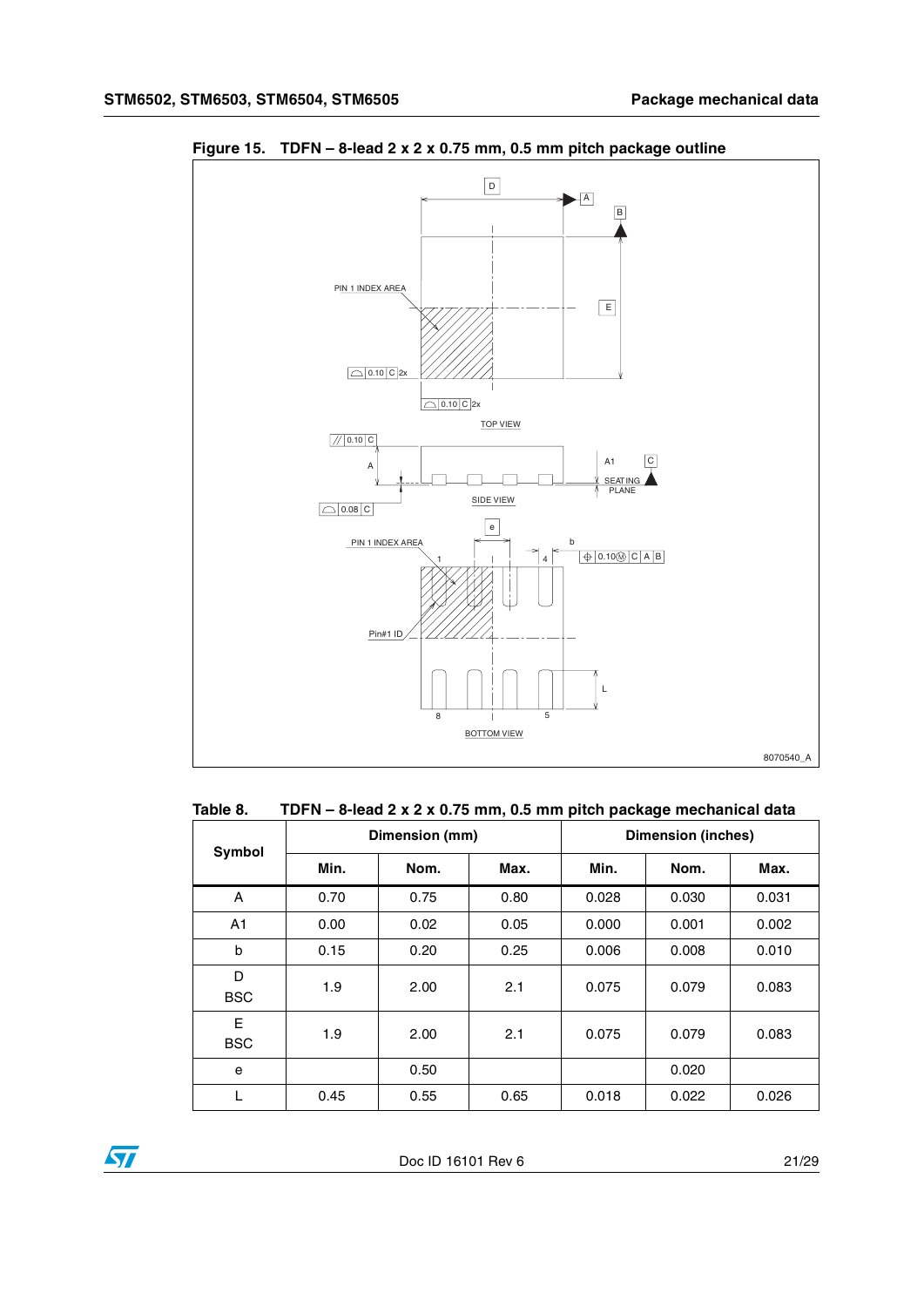

### <span id="page-21-1"></span>**Figure 16. Landing pattern - TDFN – 8-lead 2 x 2 mm without thermal pad**

<span id="page-21-0"></span>

| Table 9. | Parameter for landing pattern - TDFN - 8-lead 2 x 2 mm package |  |
|----------|----------------------------------------------------------------|--|
|----------|----------------------------------------------------------------|--|

| <b>Parameter</b> | <b>Description</b>            | Dimension (mm) |      |      |  |  |
|------------------|-------------------------------|----------------|------|------|--|--|
|                  |                               | Min.           | Nom. | Max. |  |  |
|                  | Contact length                | 1.05           |      | 1.15 |  |  |
| b                | Contact width                 | 0.25           |      | 0.30 |  |  |
| Е                | Max. land pattern Y-direction |                | 2.85 |      |  |  |
| E1               | Contact gap spacing           |                | 0.65 |      |  |  |
| D                | Max. land pattern X-direction |                | 1.75 |      |  |  |
| P                | Contact pitch                 |                | 0.5  |      |  |  |

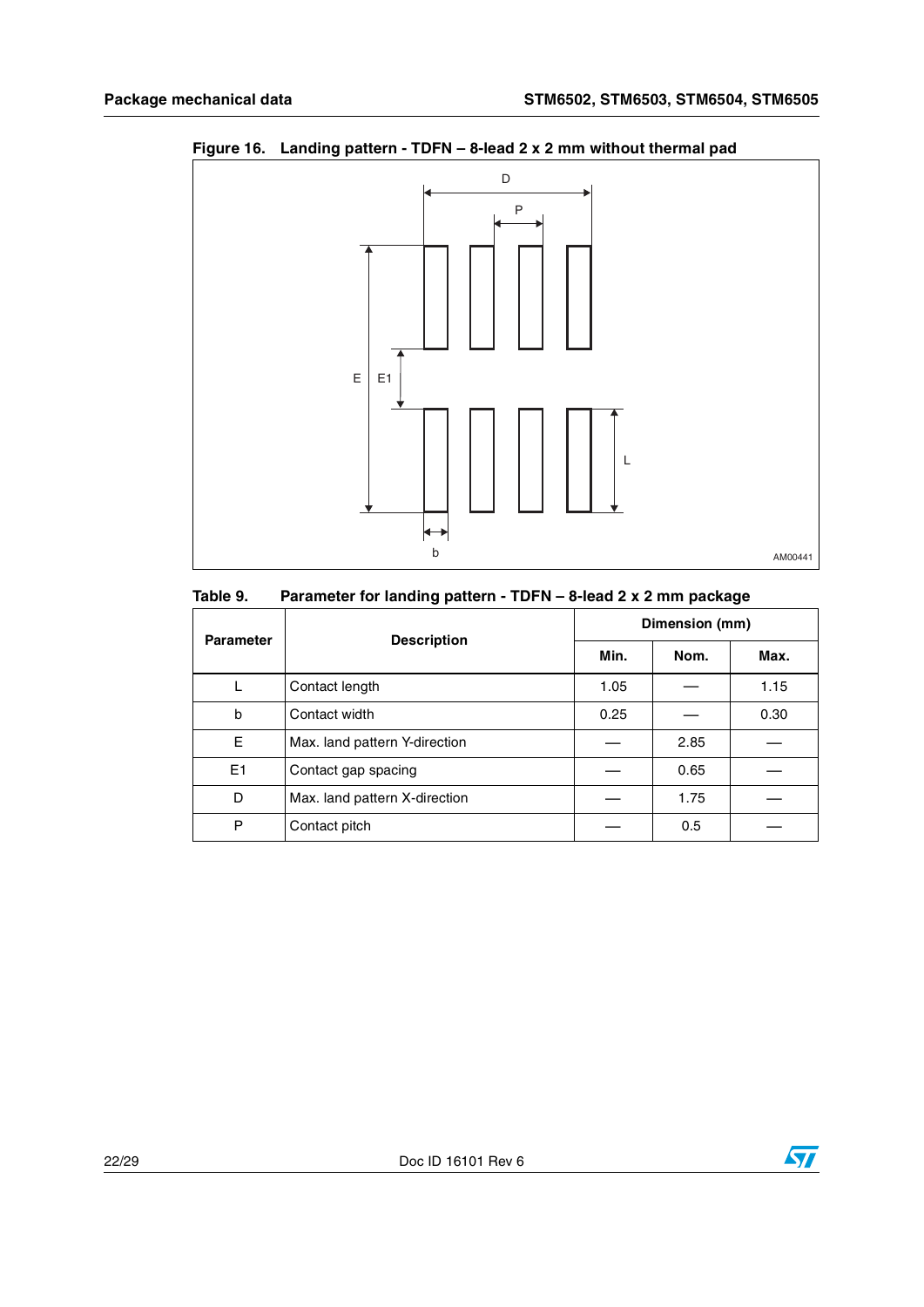#### <span id="page-22-1"></span>**Figure 17. Carrier tape**



<span id="page-22-0"></span>**Table 10. Carrier tape dimensions** 

| Package | W                          | D                           |                    | $P_0$              | P <sub>2</sub>     |                    | $A_0$         | $B_0$         | $K_0$               | Р,                 |                     | <b>Unit</b> | <b>Bulk</b><br>qty. |
|---------|----------------------------|-----------------------------|--------------------|--------------------|--------------------|--------------------|---------------|---------------|---------------------|--------------------|---------------------|-------------|---------------------|
| TDFN8   | 8.00<br>$+0.30$<br>$-0.10$ | 1.50<br>$+0.10/$<br>$-0.00$ | 1.75<br>$\pm 0.10$ | 4.00<br>$\pm 0.10$ | 2.00<br>$\pm 0.10$ | 3.50<br>$\pm 0.05$ | 2.30<br>±0.05 | 2.30<br>±0.05 | 00. ا<br>$\pm 0.05$ | 4.00<br>$\pm 0.10$ | 0.250<br>$\pm 0.05$ | mm          | 3000                |

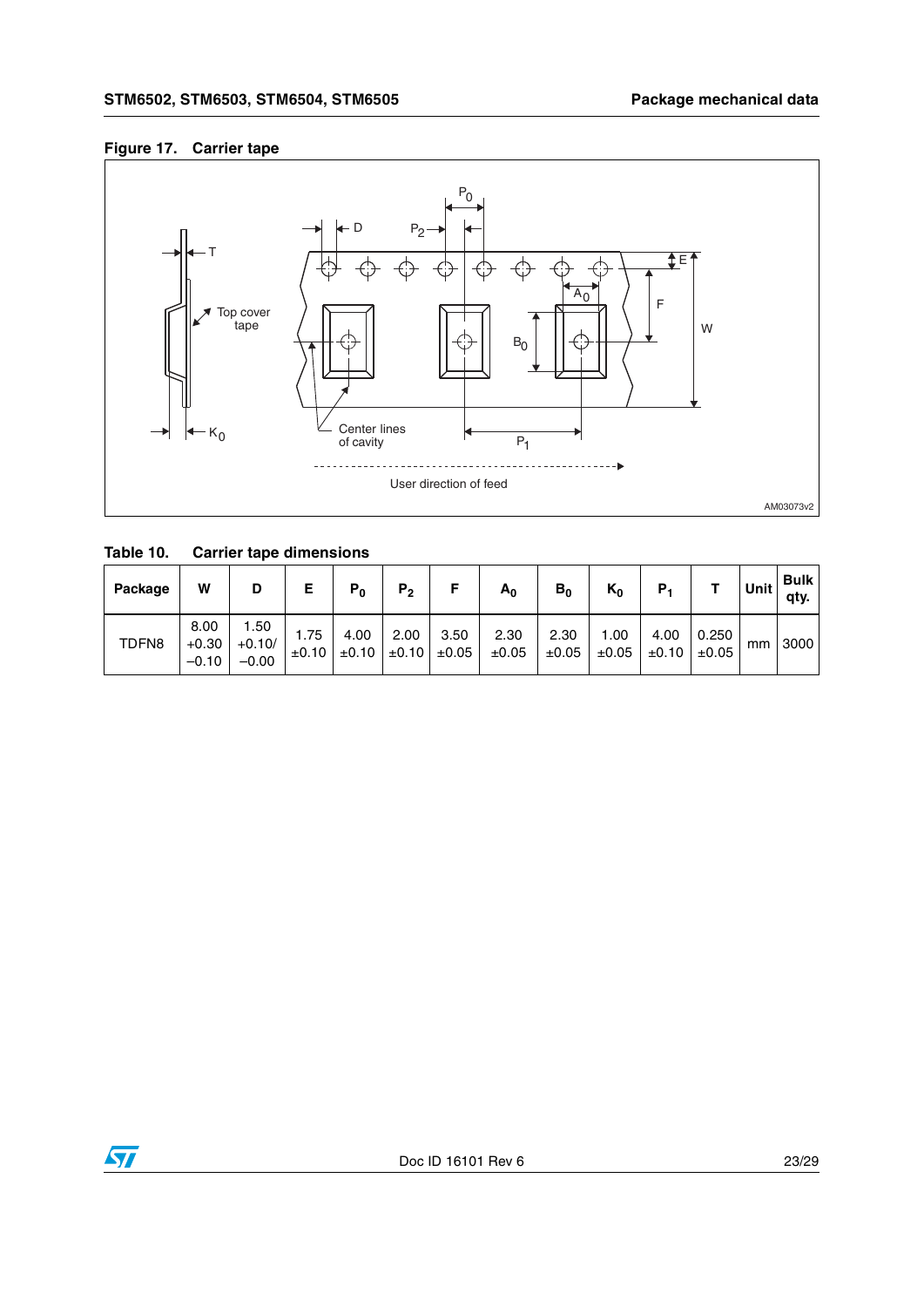### <span id="page-23-1"></span>**Figure 18. Reel dimensions**



<span id="page-23-0"></span>

| Table 11. | <b>Reel dimensions</b> |
|-----------|------------------------|
|-----------|------------------------|

| Tape sizes | A max.         | B min. |                 | ת ס.  | N min. |              | $\tau$ max. |
|------------|----------------|--------|-----------------|-------|--------|--------------|-------------|
| 8 mm       | 180 (7 inches) | .50    | $13.0 + - 0.20$ | 20.20 | 60     | $8.4 + 2/-0$ | 14.40       |

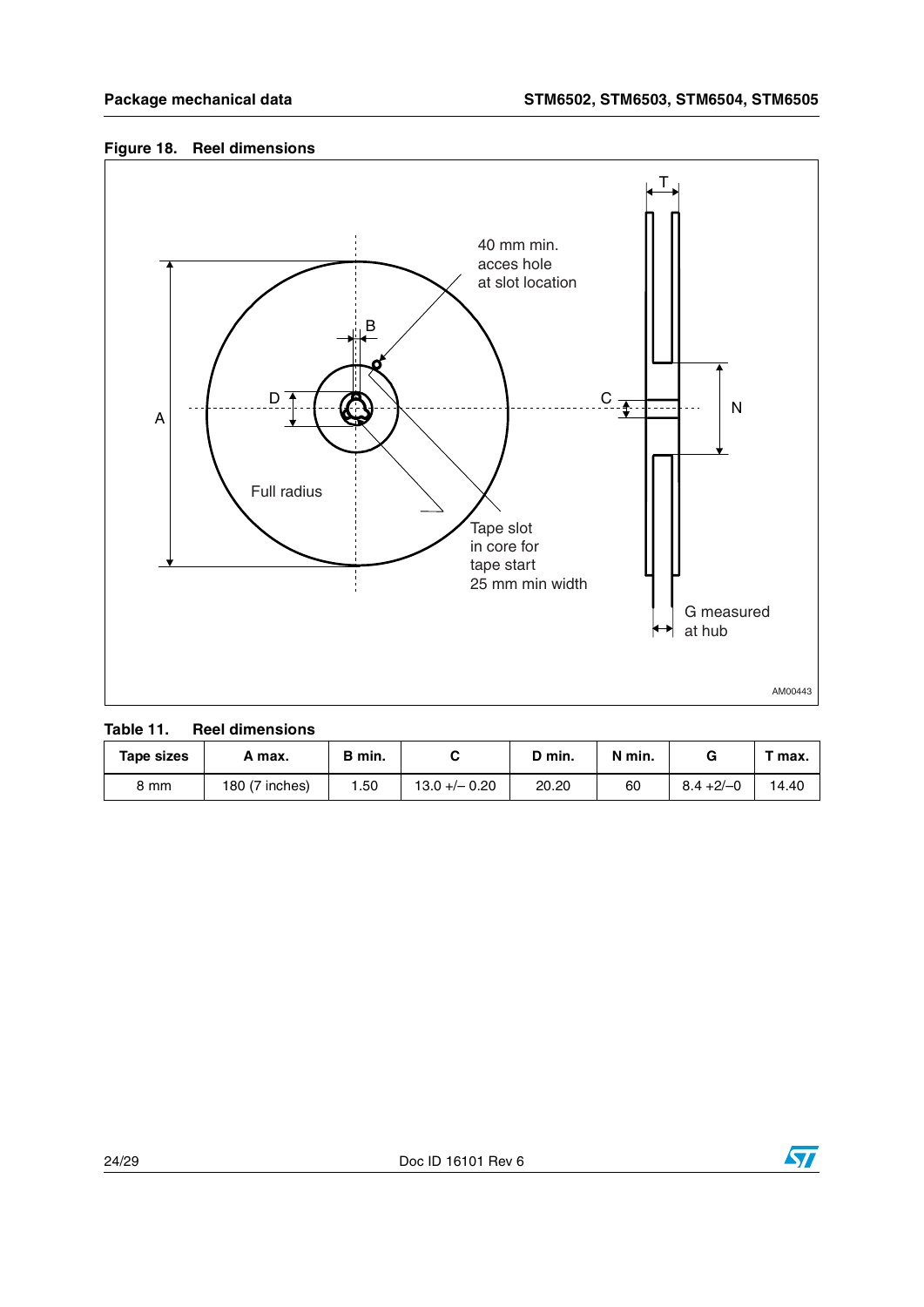#### <span id="page-24-0"></span>**Figure 19. Tape trailer/leader**



#### <span id="page-24-1"></span>**Figure 20. Pin 1 orientation**



*Note: 1 Drawings are not to scale.*

*2 All dimensions are in mm, unless otherwise noted.*

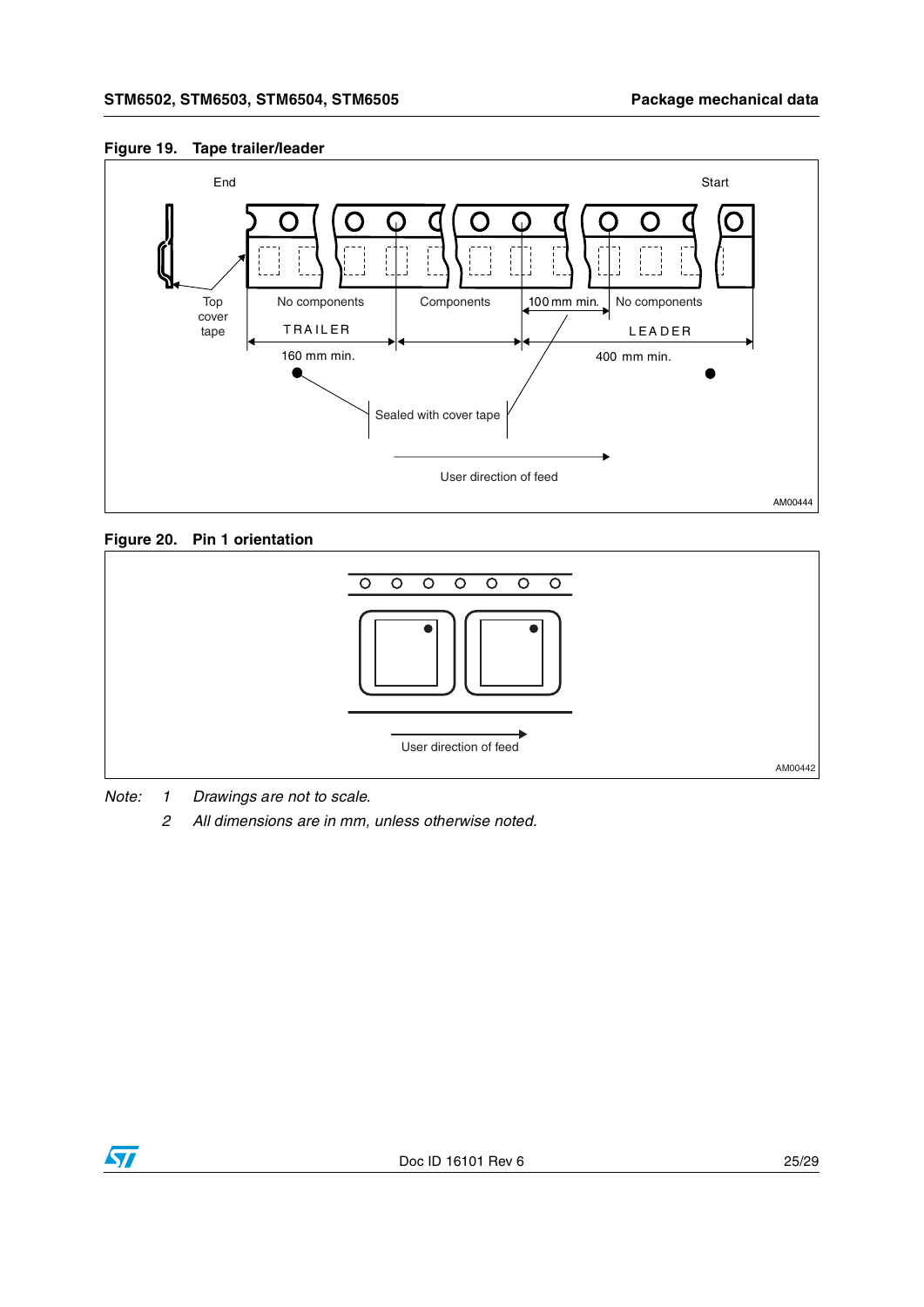### <span id="page-25-0"></span>**6 Part numbering**

<span id="page-25-1"></span>

| Table 12.                          | <b>Ordering information scheme</b>                                                                                      |                |   |   |   |   |    |   |   |
|------------------------------------|-------------------------------------------------------------------------------------------------------------------------|----------------|---|---|---|---|----|---|---|
| Example:                           |                                                                                                                         | <b>STM6505</b> | w | С | A | в | DG | 6 | F |
| Device type                        |                                                                                                                         |                |   |   |   |   |    |   |   |
| STM6502(1)                         |                                                                                                                         |                |   |   |   |   |    |   |   |
| STM6503                            |                                                                                                                         |                |   |   |   |   |    |   |   |
| STM6504 <sup>(1)</sup>             |                                                                                                                         |                |   |   |   |   |    |   |   |
| <b>STM6505</b>                     |                                                                                                                         |                |   |   |   |   |    |   |   |
| (V <sub>RST</sub> ), typ., falling | Reset (V <sub>CC</sub> monitoring) threshold voltage                                                                    |                |   |   |   |   |    |   |   |
| $L = 4.625 V$                      |                                                                                                                         |                |   |   |   |   |    |   |   |
| $S = 2.925 V$                      |                                                                                                                         |                |   |   |   |   |    |   |   |
| $R = 2.625$ V                      |                                                                                                                         |                |   |   |   |   |    |   |   |
| $Z = 2.313 V$                      |                                                                                                                         |                |   |   |   |   |    |   |   |
| $W = 1.665 V$                      |                                                                                                                         |                |   |   |   |   |    |   |   |
| $V = 1.575 V$                      |                                                                                                                         |                |   |   |   |   |    |   |   |
|                                    | Smart Reset setup delay (t <sub>SRC</sub> ); presence of internal input<br>pull-up on all Smart Reset inputs (SRx, SRE) |                |   |   |   |   |    |   |   |
|                                    | $A = user-programmable (external capacitor); no input pull-up$                                                          |                |   |   |   |   |    |   |   |
|                                    | C = user-programmable (external capacitor); 65 k $\Omega$ input pull-up                                                 |                |   |   |   |   |    |   |   |
|                                    | $E = 2$ or 6 or 10 s min., user-programmable (three-state); no input pull-up                                            |                |   |   |   |   |    |   |   |
|                                    | $F = 2$ or 6 or 10 s min., user-programmable (three-state); 65 k $\Omega$ input pull-up                                 |                |   |   |   |   |    |   |   |
| <b>Output type</b>                 |                                                                                                                         |                |   |   |   |   |    |   |   |
|                                    | $A = open-drain, no pull-up, active-low$                                                                                |                |   |   |   |   |    |   |   |
|                                    | Reset timeout period (t <sub>REC</sub> )                                                                                |                |   |   |   |   |    |   |   |
| $A = 140$ ms min.                  |                                                                                                                         |                |   |   |   |   |    |   |   |
| $B = 240$ ms min.                  |                                                                                                                         |                |   |   |   |   |    |   |   |
| Package                            |                                                                                                                         |                |   |   |   |   |    |   |   |
|                                    | $DG = TDFN8 2 x 2 x 0.75 mm, 0.5 mm pitch$                                                                              |                |   |   |   |   |    |   |   |
| <b>Temperature range</b>           |                                                                                                                         |                |   |   |   |   |    |   |   |
| $6 = -40$ °C to +85 °C             |                                                                                                                         |                |   |   |   |   |    |   |   |
| <b>Shipping method</b>             |                                                                                                                         |                |   |   |   |   |    |   |   |
|                                    |                                                                                                                         |                |   |   |   |   |    |   |   |

 $F = ECOPACK^{\circledcirc}$  package, tape and reel

<span id="page-25-2"></span>1. Contact local ST sales office for availability.

For device options currently available refer to *[Table 13](#page-26-1)*. For other options, voltage threshold values etc. or for more information on any aspect of this device, please contact the ST sales office nearest you.

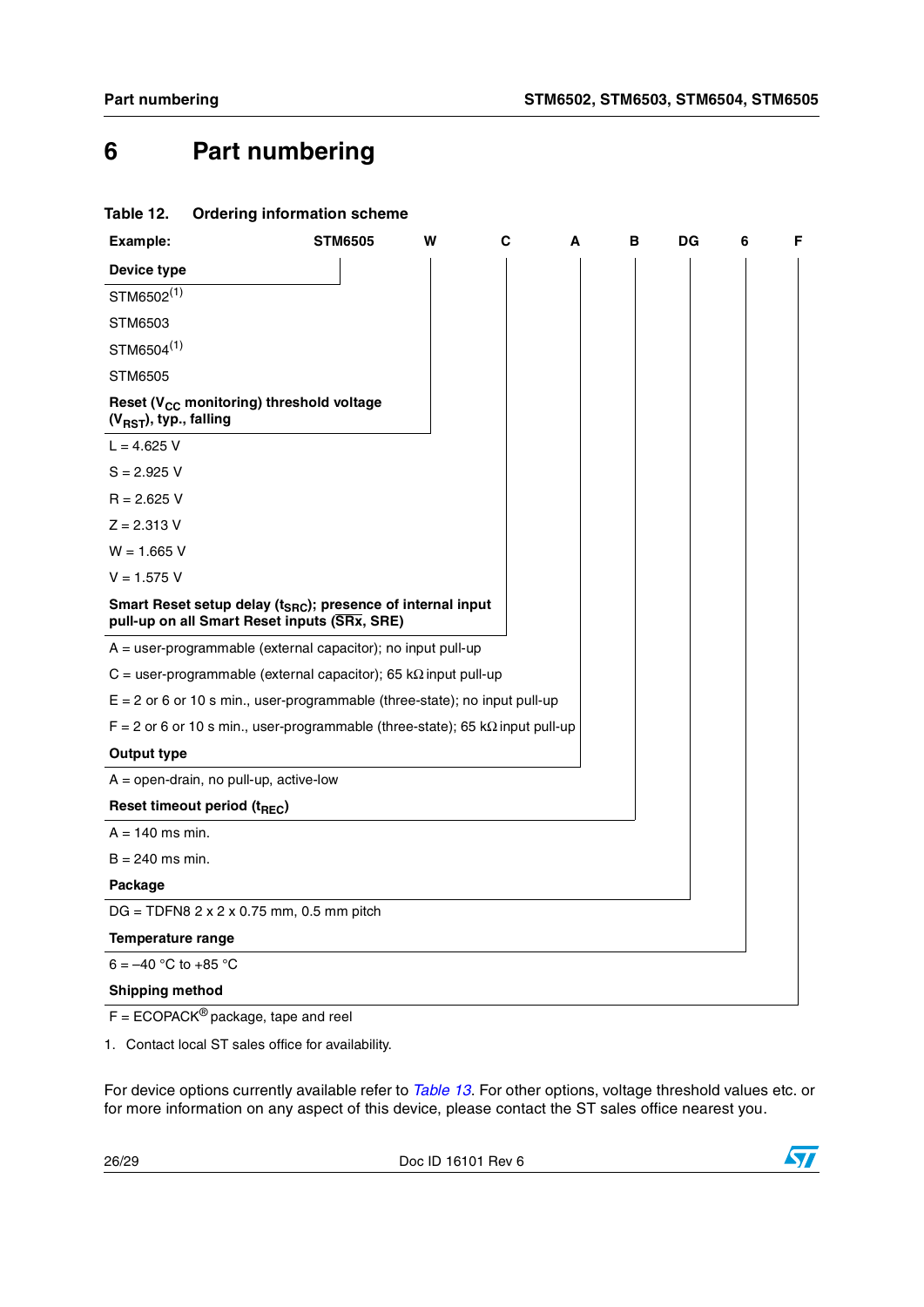### <span id="page-26-0"></span>**7 Package marking**

<span id="page-26-1"></span>

| Part number                    | $t_{\text{SRC}}$<br>delay<br>control | <b>Smart</b><br>Reset<br>inputs <sup>(1)</sup> | $V_{RST}$ | <b>RST</b><br>output <sup>(1)</sup> | <sup>t</sup> REC<br>option | <b>BLD</b><br>output <sup>(1)</sup> | <b>Topmark</b>  |
|--------------------------------|--------------------------------------|------------------------------------------------|-----------|-------------------------------------|----------------------------|-------------------------------------|-----------------|
| STM6503REAADG6F                | <b>TSR</b>                           | AL                                             | R         | AL, OD                              | Α                          |                                     | 3 <sub>RG</sub> |
| STM6503SEAADG6F                | <b>TSR</b>                           | <b>AL</b>                                      | S         | AL, OD                              | Α                          |                                     | 3SG             |
| STM6503VEAADG6F                | <b>TSR</b>                           | <b>AL</b>                                      | ۷         | AL, OD                              | Α                          |                                     | 3VG             |
| STM6504SEABDG6F <sup>(2)</sup> | <b>TSR</b>                           | <b>AL</b>                                      | S         | AL, OD                              | в                          |                                     | 4SG             |
| STM6505SCABDG6F                | $\mathtt{C_{SRC}}$                   | AL, PU                                         | S         | AL, OD                              | в                          | AL, OD                              | 5SK             |
| STM6505RCABDG6F                | $C_{\text{SRC}}$                     | AL, PU                                         | R         | AL, OD                              | в                          | AL, OD                              | 5RK             |
| STM6505WCABDG6F                | ${\tt C_{SRC}}$                      | AL, PU                                         | w         | AL, OD                              | в                          | AL, OD                              | 5WK             |

1. AL = active-low, AH = active-high, PU = with internal pull-up resistor, OD = open-drain.

<span id="page-26-3"></span>2. Contact local ST sales office for availability.

#### <span id="page-26-2"></span>**Figure 21. Package marking, top view**

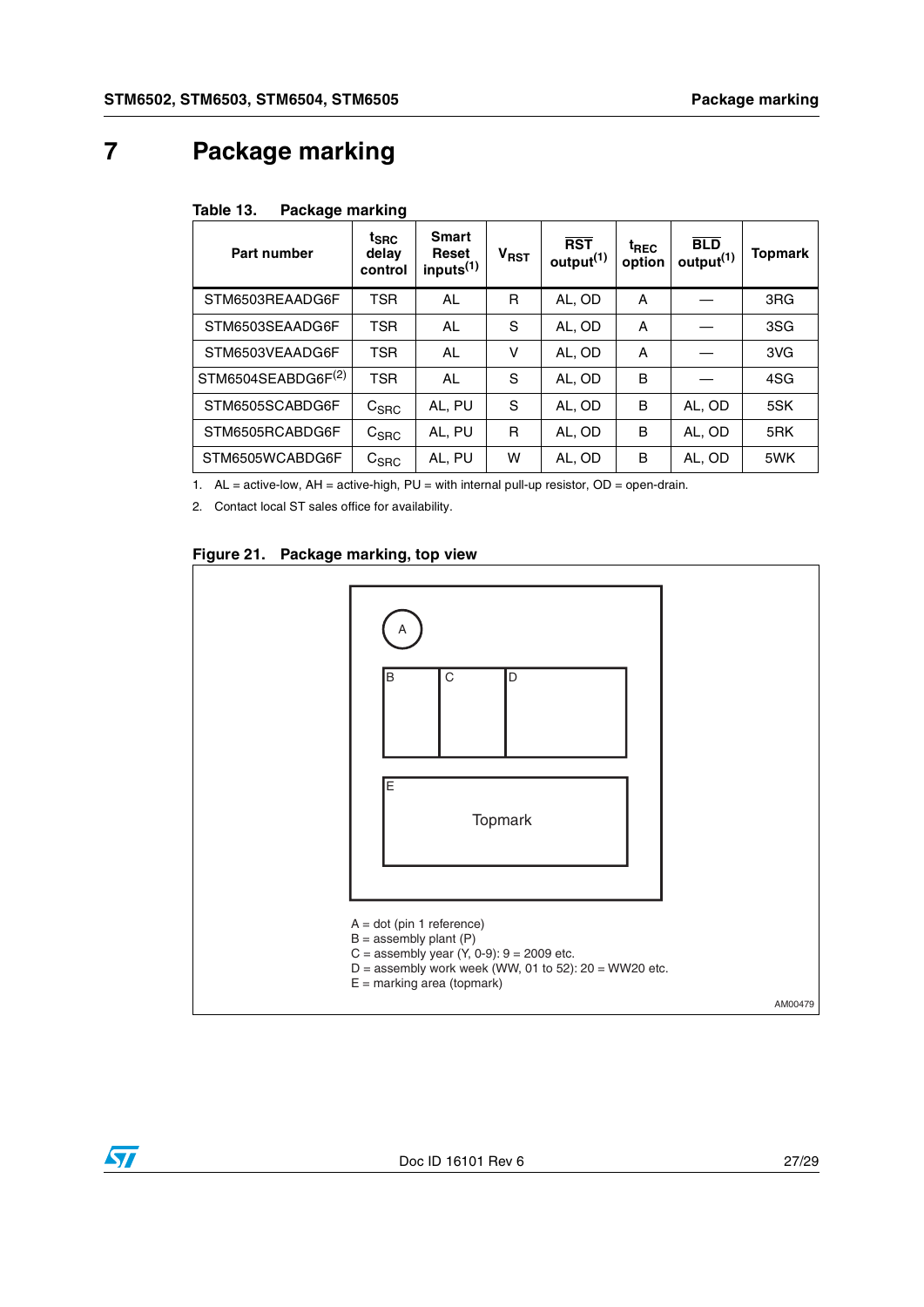# <span id="page-27-0"></span>**8 Revision history**

| <b>Date</b> | <b>Revision</b> | Changes                                                                                                                                                                                                                                                                                            |
|-------------|-----------------|----------------------------------------------------------------------------------------------------------------------------------------------------------------------------------------------------------------------------------------------------------------------------------------------------|
| 31-Aug-2009 | 1               | Initial release.                                                                                                                                                                                                                                                                                   |
| 06-Nov-2009 | $\mathcal{P}$   | Updated Applications, Section 1, Section, Figure 3 to Figure 6<br>updated and moved to Section, updated Table 1, Table 2, Table 3,<br>Table 4, Table 6, Table 12, Section 1.2.3, Section 1.2.7,<br>Section 1.2.9, Section 5, added package footprint, tape and reel<br>information, and Section 7. |
| 15-Jan-2010 | 3               | Updated Features, Section 1, Section 1.2.6, Table 1, Table 2,<br>Figure 5, Figure 6, Table 3, Table 6, Table 12, Table 13, removed<br>Table 4.                                                                                                                                                     |
| 01-Mar-2010 | 4               | Updated title of datasheet, Features, Applications, Table 1, 2, 6, 12,<br>footnote 5 of Table 6; updated Figure 3, 4; added Section 2: Typical<br><i>operating characteristics</i> ; minor textual and formatting changes.                                                                         |
| 21-Jun-2010 | 5               | Updated Features, Section 1, Figure 8, footnote 1 and 2 of Table 3,<br>updated Table 4, added footnote 2 to Table 4, Table 6, added<br>footnote 6 to Table 6, updated Table 6 to Table 9, and added footnote<br>2 of Table 13.                                                                     |
| 09-Feb-2011 | 6               | Reformatted Table 1, updated Table 6, added STM6503REAADG6F<br>and STM6503SEAADG6F device to Table 13, corrected typo in<br>Table 13.                                                                                                                                                              |

<span id="page-27-1"></span>

| Table 14. | <b>Document revision history</b> |  |
|-----------|----------------------------------|--|
|           |                                  |  |